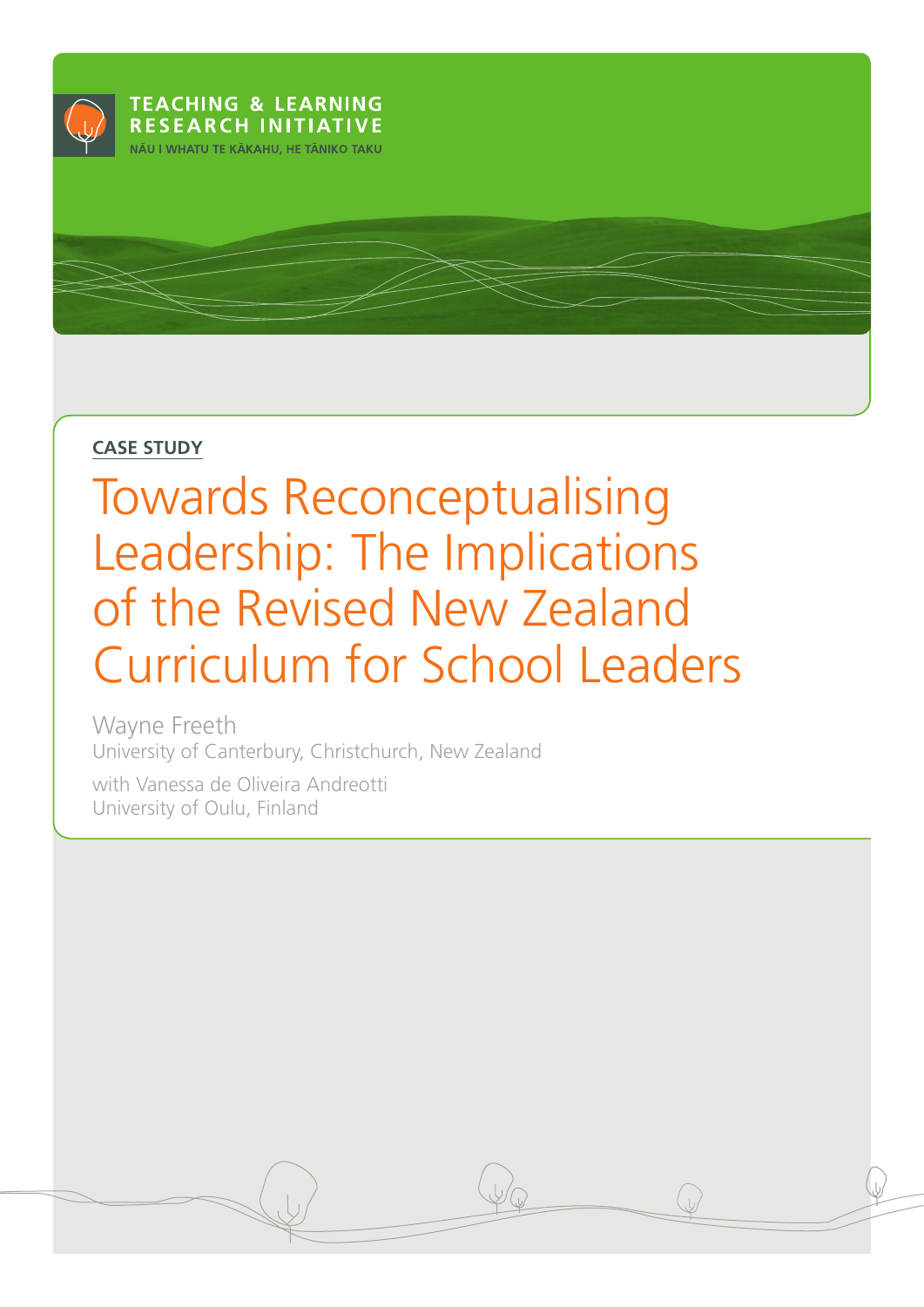This case study explores the challenges for school leadership posed by the *New Zealand Curriculum* (NZC) (2007), and investigates some implications for practice. The study is situated within the wider Teaching and Learning Research Initiative (TLRI) project, 'Shifting the Conceptualisation of Knowledge and Learning in the Integration of the New *New Zealand Curriculum* in Initial and Continuing Teacher Education' (Andreotti, Quinlivan, & Abbiss, forthcoming) which examines shifts in educators' understandings of knowledge and learning in the implementation of the NZC in nine settings within initial and in-service teacher education.

In my case study, I worked as a leadership and management adviser (with the assistance of a research mentor) with a group of 22 area school principals and middle leaders as they worked within their schools to implement the revised NZC. I drew on notions of distributed leadership, 'knowledge as a verb' (Gilbert, 2005) and collective ownership of curriculum design and documentation to work with the school leaders. I start this paper by outlining the conceptual frameworks that I drew on to inform the project. I then present the research methodology and my own positionality in this study. Next I describe a pedagogical intervention, designed with the support of my research mentor (Dr Vanessa Andreotti), which focused on shifts in principals' and school leaders' understandings and conceptualisations of leadership, documentation and the NZC, and offer a collaborative analysis of themes that emerged in the data related to the participants' shifting understandings of knowledge and learning. I also present a reflection on my learning journey in 2008/10, as a practitioner researcher in this project, in relation to my own shifting understandings of knowledge and learning. I conclude by outlining the implications of the case study for curriculum implementation with school leaders and suggestions for further research.

## Conceptual framework

The theoretical framework of this project draws on the work of Gilbert (2005) with reference to the 'knowledge society'. Gilbert challenges long-held views about education and knowledge, making a distinction between knowledge conceptualised as a noun and a verb. In her outline of the differences, knowledge conceptualised as a verb is something we do something with, rather than something we have; it is linked with performativity rather than truth, and it is more like an 'energy' than building blocks that can be accumulated. This has several implications for the area of leadership. Knowledge conceptualised as a noun tends to enable autocratic and bureaucratic styles of leadership, while knowledge conceptualised as a verb may enable democratic, distributed and transformational styles of leadership, which are necessary for the effective implementation of the NZC, particularly in terms of the principles of inclusion and community participation in the co-construction and the co-ownership of the curriculum. Another important aspect of the NZC that is emphasised by the conceptualisation of knowledge as a verb is the role of teachers as leaders in the construction of the curriculum and in responding to the needs of diverse students.

Katzenmeyer and Moller (2009, p. 2) have argued that 'within every school there is a sleeping giant of teacher leadership that can be a strong catalyst for making changes to improve student learning'. They state that investing in teachers and their learning is the best investment for improving student outcomes. Similarly, Frost and Durrant (2002) emphasise that teacher agency is central to school improvement. However, teacher leadership is different from leadership associated with administrative or managerial roles, as it moves away from top-down, hierarchical reward/punish (transactional) practices towards practices of shared decision making, teamwork and community building (Urbansky & Nickolaou, 1997; Wynne, 2001). According to Wynne (2001) the literature on teacher leadership offers a profile that defines teacher leaders as those who:

- demonstrate expertise in their instruction and share that knowledge with other professionals
- are consistently on a professional learning curve
- frequently reflect on their work to stay on the cutting edge of what is best for children
- engage in continuous action research projects that examine their effectiveness
- collaborate with their peers, parents, and communities, engaging them in dialogues of open inquiry/action/ assessment models of change

Towards Reconceptualising Leadership: The Implications of the Revised New Zealand Curriculum for School Leaders Case Study **2**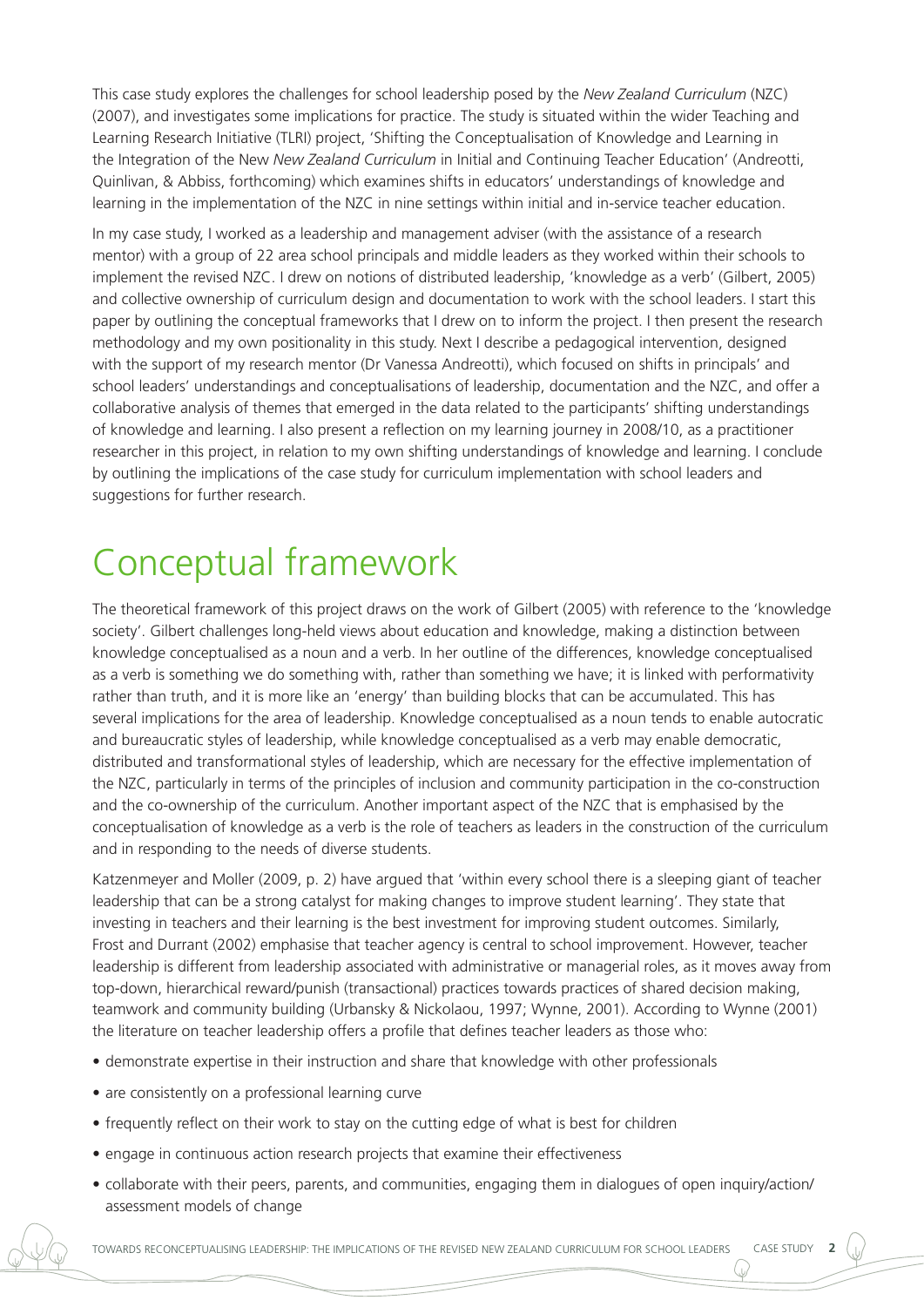- become socially conscious and politically involved
- mentor new teachers
- become more involved at universities in the preparation of pre-service teachers
- are risk-takers who participate in school decisions. (Wynne, 2001, pp. 2–3)

Beachum and Dentith (2004) state that three factors are essential to attract and support the development of teacher leaders: specific school structures and organisational patterns; particular processes and identities; and deliberate use of outside resources with consistent, strong community relationships. Katzenmeyer and Moller (2009, p. 4) assert that

to tap into the potential of teacher leadership requires moving beyond changing policy, enforcing mandates, and offering professional development. These reform strategies are relatively easy compared to the challenges of guaranteeing teacher quality in every classroom, ensuring effective principal leadership, and engaging teachers in meaningful leadership responsibilities.

They identify the structure of the school and school system leadership as the first obstacle that needs to be examined. Therefore, for the qualities of teacher leaders to be cultivated, a shift in leadership practices is also necessary (Wynnem, 2001). Crowther, Kaagan, Fergusson, and Hann (2002) have examined the role of principals in fostering teacher leadership through distributed leadership and collective ownership of visions and processes in schools (Table 1).

| Table 1 Summary of characteristics of principals who promote teacher leadership |                                                                                                                                                                                                           |  |
|---------------------------------------------------------------------------------|-----------------------------------------------------------------------------------------------------------------------------------------------------------------------------------------------------------|--|
| Communicate a clear strategic                                                   | Model futuristic thinking; provide a safe environment for exploration and                                                                                                                                 |  |
| intent                                                                          | experimentation; show the linking of visioning to knowledge creation                                                                                                                                      |  |
| Incorporate the aspirations and                                                 | Demonstrate confidence in teachers' professional capabilities; help teachers clarify                                                                                                                      |  |
| ideas of others                                                                 | their personal values; explore the alignment between strategic and educational values                                                                                                                     |  |
| Pose difficult-to-answer                                                        | Heighten the level of professional dialogue about educational practices; encourage                                                                                                                        |  |
| questions.                                                                      | individual commitment from alienated teachers                                                                                                                                                             |  |
| Make space for individual                                                       | Create opportunities for individual expression; encourage identification of $-$ and                                                                                                                       |  |
| innovation                                                                      | confrontation of – institutional barriers                                                                                                                                                                 |  |
| Know when to step back                                                          | Demonstrate trust; illuminate how power can and should be distributed; acknowledge<br>the importance of the individual professional; attest to the central place of teaching in<br>school decision-making |  |
| Create opportunities out of                                                     | Demonstrate ways in which knowledge may be created; encourage thinking outside                                                                                                                            |  |
| perceived difficulties                                                          | the box                                                                                                                                                                                                   |  |
| <b>Build on achievements to create</b>                                          | Model positive problem solving; create an ethos of teachers as guardians of the school                                                                                                                    |  |
| a culture of success.                                                           | culture; demonstrate that from little acorns, big oak trees can grow                                                                                                                                      |  |

Source: Crowther et al. (2002, p.65)

These characteristics align with several dimensions of the literature on twenty-first century education. The authors' idea of knowledge creation as a social process (involving teachers), for example, can be related to Gilbert's ideas of knowledge as an energy or as a verb (Gilbert, 2005). Their emphasis on problem-posing and 'thinking outside the box' can be related to Gee's (2003) and Claxton's (2008) call for a new understanding of the role of difficulty, challenge and dissonance in the development of resilient learner identities, one that equips them to engage in complex learning environments. The focus of Crowther et al. (2002) on collective ownership can be related to Hargreaves' (2003) call for dialogue and shared decision making.

Another dimension of the literature on principal and teacher leadership that interests me is related to culturally responsive practices that address the different needs of diverse students (especially those who are low achieving) and facilitate the involvement of economically disadvantaged families in school processes, including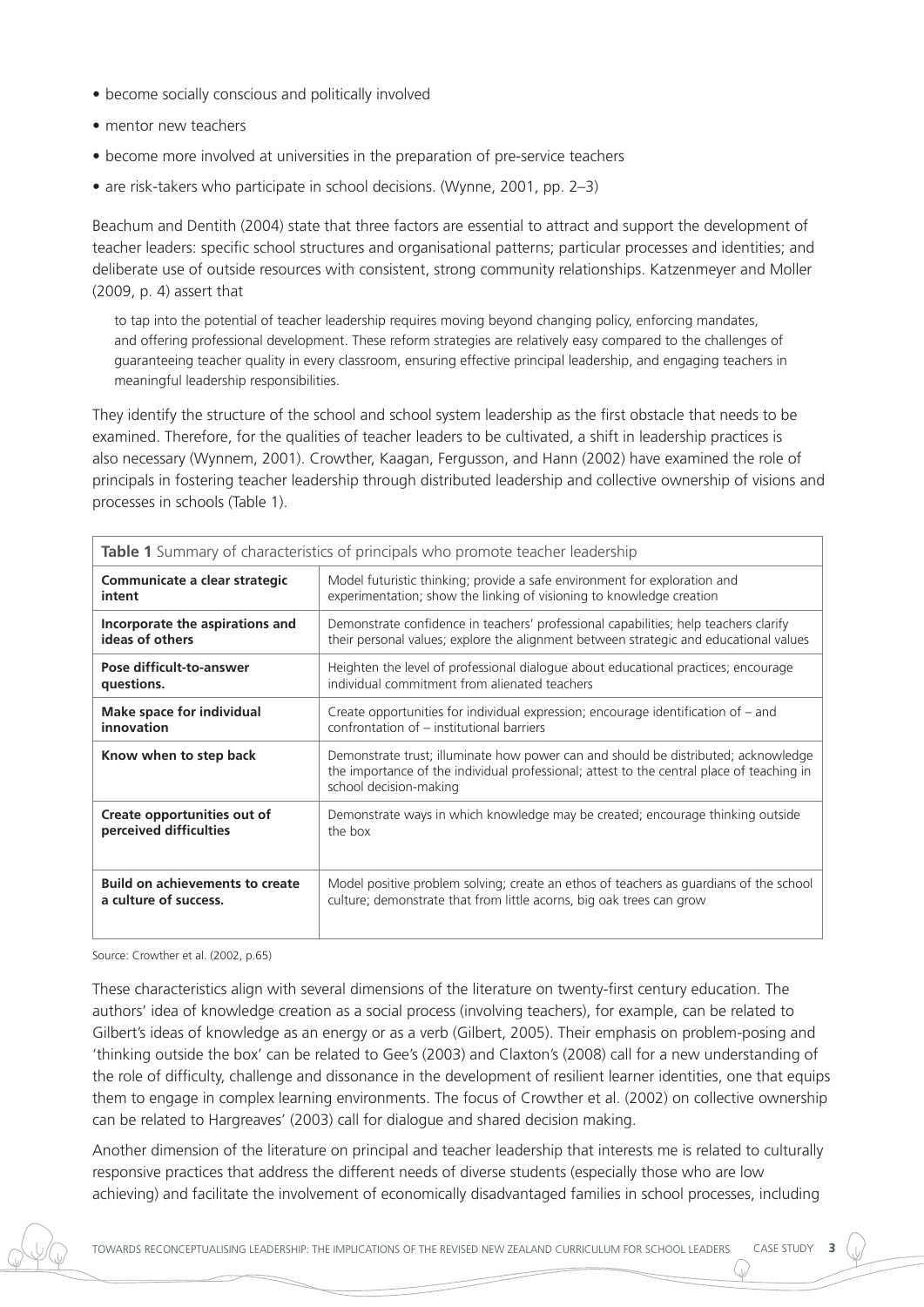the co-construction of the curriculum. In the international literature, Lipman (1999) has found that school reforms that empower teachers to become leaders had little effect on African American student achievement unless issues of class, race and gender were made a priority. Critical studies of class, race or gender have not been robustly addressed in studies on leadership itself or twenty-first century education, but in related fields like critical multicultural studies (Nieto, 2006; Sleeter, 2005). In New Zealand, the works of Bishop (1999) and Macfarlane (2004, 2007) emphasise the importance of addressing the social context and issues of power relationships in improving the achievement of diverse learners through school leadership.

Gilbert (2010) has also argued that the literature on twenty-first century education should be combined with new political theory related to individuality. She suggests that combining these two theories offers something that is new in educational settings: an appropriate theory of knowledge and an appropriate theory of social change. She predicts that, if this combination does not happen, issues of equity fall off the agenda of education and a polarisation between those who can create new knowledge and those who need basic skills and 'old knowledge' will emerge. She states that this is a huge and difficult task as it challenges the core of current educational thinking into which we have been enculturated.

My initial assumption was that a combination of the concepts of 'knowledge as a noun' and 'distributed leadership' could serve as a starting point to sensitise principals and teachers to the possibilities available through the NZC for (a) dismantling traditional power structures and deficit theorising beliefs within the school and (b) connecting with diverse learners and families to create the conditions for more relevant and inclusive education where everyone can achieve. In this case study, I report on my experience of emphasising these two concepts in my professional practice with principals and middle managers. I used the characteristics in Table 1 (Crowther et al., 2002) as a framework of features against which I could identify and compare what was happening in the schools I worked with, in relation to leadership, to implement the NZC.

## Research methodology: Settings and participants

In my advisory role in school leadership, I had been working with a range of schools before my involvement in the TLRI project. When the project was established, I built on my previous work with school leaders across a number of schools. Eight area schools were involved in the TLRI study. Participants included eight principals, five deputy principals and four assistant principals. There were also two heads of department and five teachers involved. I worked more intensively with six of the principals, as two schools had newly appointed principals and they gained most of their support through the new principals' programme during that time.

The eight area schools (comprising students from Years 1–13) were situated in a range of rural and urban sites in the wider Canterbury region. Six schools were located in rural townships, and two were urban, Christian, special character schools. Schools were mid-size in terms of student enrolment, ranging from 250 to 500, with most being in the lower range. Four of the schools were decile 7, three decile 8, and one was decile 6. All the principals were male and, other than in the schools that had newly appointed principals, all principals had worked in New Zealand schools for more than six years, and in their current school for more than five years (except one).

## Research methodology: Data collection

This project had the ethical approval of the University of Canterbury Human Ethics Committee. Informed consent (Bogdan & Biklen, 2003) was gained from the participants, and the participants had the right to withdraw from the project at any time. None chose to do so, but a few did not participate in all stages of data collection. Pseudonyms have been used to protect the confidentiality of the participants and schools.

Initial data were collected from 22 participants (who represented a range of leadership roles and perspectives in the schools) through a survey and face-to-face, semi-structured interviews held in the schools. The aim of the survey was to gain insights into how participants were progressing with the implementation of the revised NZC. The participants' understanding of the philosophical underpinnings of knowledge in the NZC was also sought, and they were asked to identify next steps needed in their professional learning and development. The survey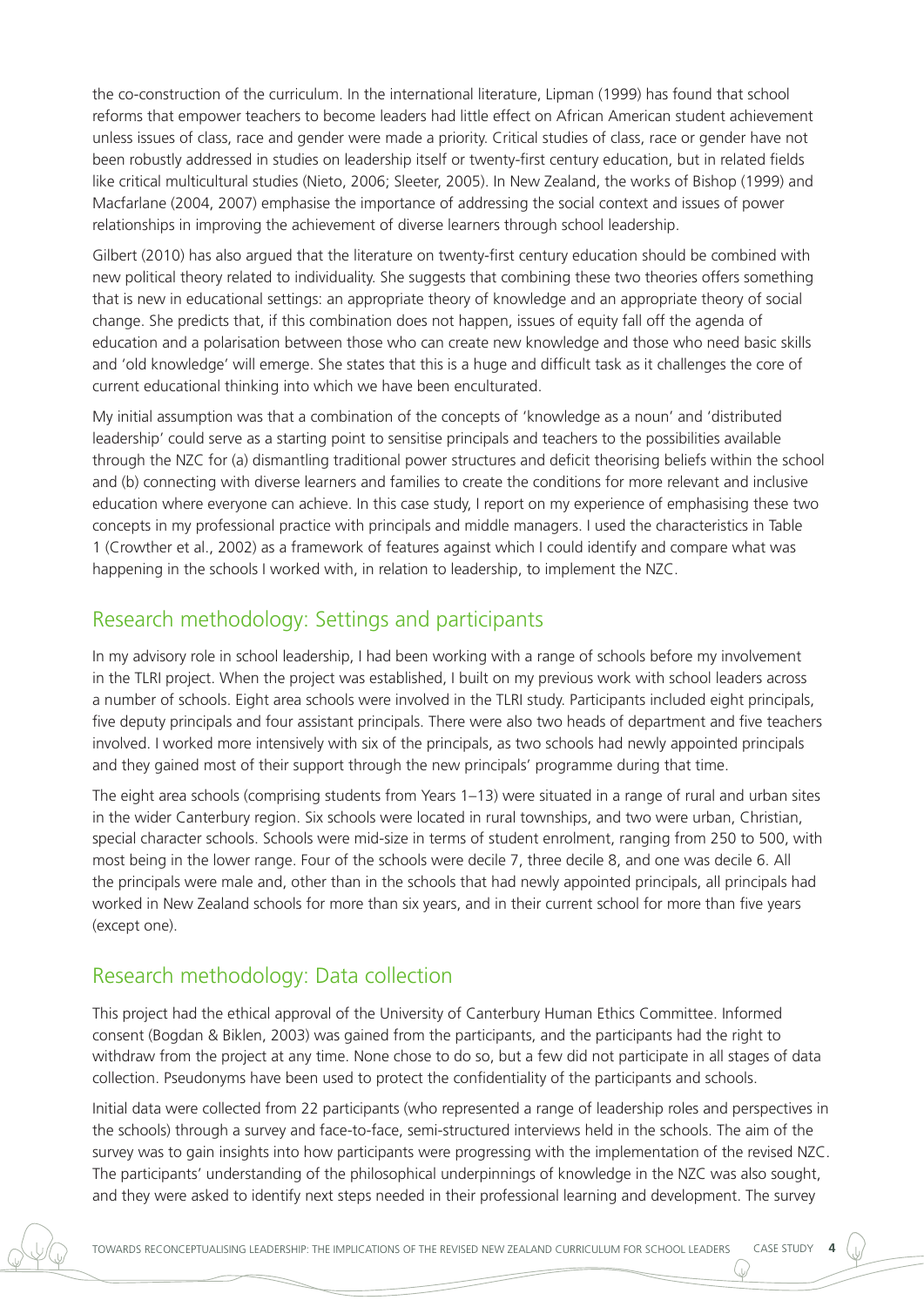was useful in identifying the main issues influencing curriculum understandings and implementation for the participants. They were informed that their feedback would help shape a professional learning day which was to occur in the next five to six weeks.

A second face-to-face interview with 16 of the participants took place a month after the professional learning day and focused on progress made with curriculum implementation, reflections on the professional learning day, changes in their understandings and emergent issues. The data from the first and second interviews were coded and analysed thematically using an interpretivist framework (Bogdan & Biklen, 2003). The analysis of participants' data is presented in a subsequent section of this case study.

Field notes were used to document my shifting conceptualisations of knowledge as a practitioner researcher. At the beginning of the project I wrote a brief outline of my beliefs and positionality and what brought me to the project. I wrote journal entries to capture my thinking throughout the project. My mentor also kept notes of meetings held during the course of the project. I continued to have discussions with my mentors (including Kathleen Quinlivan during the later part of the writing phase) related to ongoing shifts in my conceptualisations of knowledge and learning. I also participated in a follow-up interview with the researchers at the end of the project.

## Research methodology: Researcher positionality

My own shifts in understanding of knowledge and learning are examined as part of the case study, for two reasons; firstly, because I acknowledge that my values and belief systems were integral in working with the participants as part of my study (Bogdan & Biklen, 2003), and secondly because understanding my shifting conceptualisations of knowledge and learning forms part of the intentions of the wider TLRI project. The project has given me a chance to reflect on my own beliefs and practices.

A key driver for me in education has been fighting inequity. I grew up with a strong belief in valuing each person as a unique being and valuing the skills and qualities they had. As I worked in the teaching profession I found people, and systems, that did not seem to value this. Instead I often found a hierarchy of school subjects, a lack of appreciation or recognition of 'difference' and what I considered to be very narrow views of 'intelligence'. As a teacher I struggled with many of these issues and with the lack of student and parent voice in school settings. I also struggled to cope with hierarchical models of leadership that showed little acknowledgement of the knowledge and experience of teachers. I often felt that more effective decisions could have been made if teachers had a stronger voice. My appointments as a principal and later as an adviser for leadership have contributed to my insights into effective support for staff, parents and community in terms of school improvement. I am also interested in how to support students to provide constructive feedback for teachers and leaders and to participate in decision-making processes in schools.

I believe that genuinely distributing leadership is a key to developing more effective schools. I also believe that many leaders want to be more inclusive and empower others, but are not sure how to do it or do not even realise the hierarchical paradigm they are operating under, and its effects. Perhaps we have become so accustomed to leaders or so-called 'experts' making decisions for us that we expect that others have, or should have, the answers. As a result, some teachers have low self-efficacy and find it challenging to take responsibility. In a time of uncertainty, change and pressure, the introduction of the NZC may encourage educators to turn towards 'strong' leaders and look for quick fixes, rather than engage critically with the big picture questions, examining the kinds of knowledges that schools and students need to engage with—and why.

## Description of intervention: Professional learning day

As my intention was to explore distributed leadership and collective ownership of processes in the implementation of the NZC, I decided to start the planning of professional support with the input of the leaders themselves. My idea was to 'walk the talk' of collective ownership by involving the leaders in discussions about the planning of their professional learning day. I visited six of the eight schools and asked each participant to review their understanding and progress and to perform a needs analysis in relation to their professional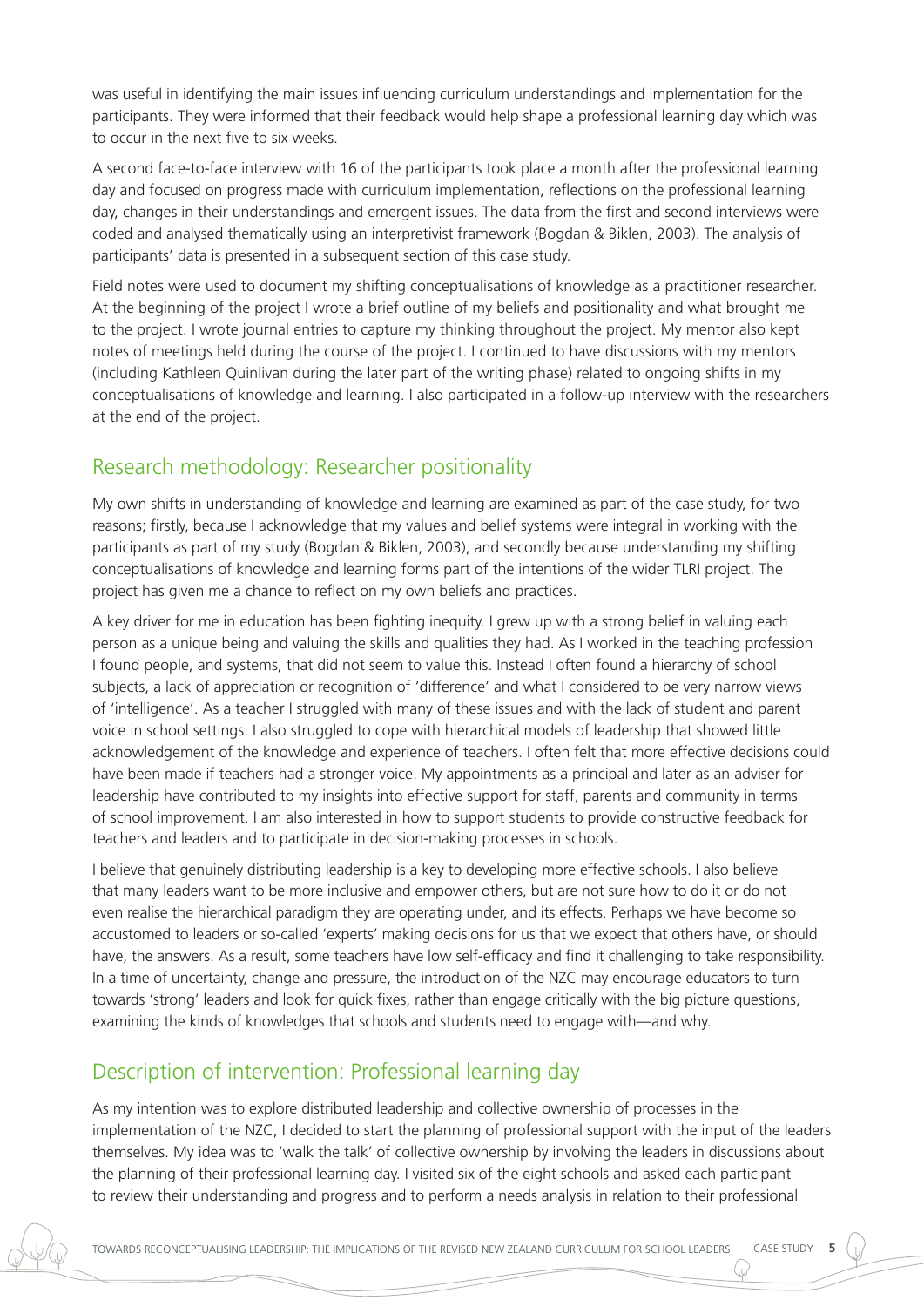learning needs as leaders in the implementation of the NZC. My intention was to prepare the day based on their own ideas and I expressed that to the leaders.

I was surprised with the outcomes of this exercise. Most leaders identified 'documentation' as their first priority. They wanted something 'practical' to do on the day that could make easier a task they were required to do. Many expected that I would tell them how to articulate what they were already doing in the school in the 'language' of the new curriculum. I did not feel I was being invited to challenge any thinking or practices. One leader expressed the opinion that they definitely did not want any more 'thinking' on the day as enough of it had happened before. For this participant, it was time to 'do' something in relation to the NZC (thinking was not perceived as 'doing').

I found myself in a difficult situation as I did not expect these responses. My assumption was that the leaders would be interested in 'leading', in pushing the boundaries of the thinking and practices happening in their schools, or in strategies of leadership, and would be wanting to embrace this opportunity to bring about curriculum change. However, by asking participants for their input, I had created expectations in relation to meeting their self-identified needs in the professional learning day. In that sense, there was a clash of agendas based on different perceptions of professional learning needs. While participants wanted me to help with documentation of existing practices in their schools to meet the criteria of the revised NZC and thought the majority of the thinking part was over, I felt it was important for them to think *differently* about the NZC and their own practices before any documentation took place.

I felt the revised NZC required a significant shift for many schools. In my view it required much greater collaboration amongst teachers, leaders, students and parents. I felt strongly that the notion of knowledge as a verb (Gilbert, 2005) could be enacted in robust curriculum leadership that broke disciplinary silos. If the idea of knowledge as a noun is what creates separation between disciplines, seeing knowledge as a verb would imply seeing each discipline as a community of practice (Gilbert, 2005) which could establish links with other communities of practice. This space of linkages would give teachers a perfect opportunity to perform their leadership, to see their disciplines, themselves and their students differently, which would in turn enable more equitable practices.

I also believed that documentation, according to the revised NZC, would mean something different from the assumptions that participants seemed to have in mind. In my view, to be consistent with the notion of knowledge as a verb, and indeed in line with the 'principles' of the NZC, documentation should be done collaboratively, should involve different voices (including those of teachers, families and students), should reflect the fluid and responsive nature of the curriculum and be about processes rather than prescriptions.

From my observations in schools, I concluded that many leaders and teachers had had little time to deepen their understanding of the new curriculum or to understand the degree to which they needed to do this. I wanted to give them some sort framework whereby they felt supported to take steps, did not feel they had to do everything at once and did not feel that, by taking one step, they had already taken all steps. I wanted to be able to provide advice and models that would not feed a dependence on my input as an 'expert', and would acknowledge what they had achieved so far.

In a meeting with my research mentor, we discussed how I could meet both the participants' expectations and mine: focus on what participants wanted for the day, but do that in a way that challenged their thinking about documentation and the NZC and provided a pathway in a continuum. The final plan was organised around the theme of 'documentation'. The morning focused on 'challenging thinking about documentation' and the afternoon on 'documenting the NZC'. Two outside speakers, Dr Rosemary Hipkins and Dr Vanessa de Oliveira Andreotti, were invited to provide 'food for thought' in the morning and support the writing in the afternoon.

Dr Andreotti started the day with a 'conceptual tool' based on Gilbert's (2005) distinctions between an understanding of knowledge as a noun or a verb in industrial and post-industrial thinking. She invited the participants to consider 'red' and 'yellow' conceptualisations of key themes in education. The colour red referred to knowledge conceptualised as a noun, the colour 'yellow' referred to knowledge conceptualised as a verb. The leaders were asked to match different statements about society, identity, conflict, answers, etc. with their corresponding colour and to discuss and justify their answers (see Table 2).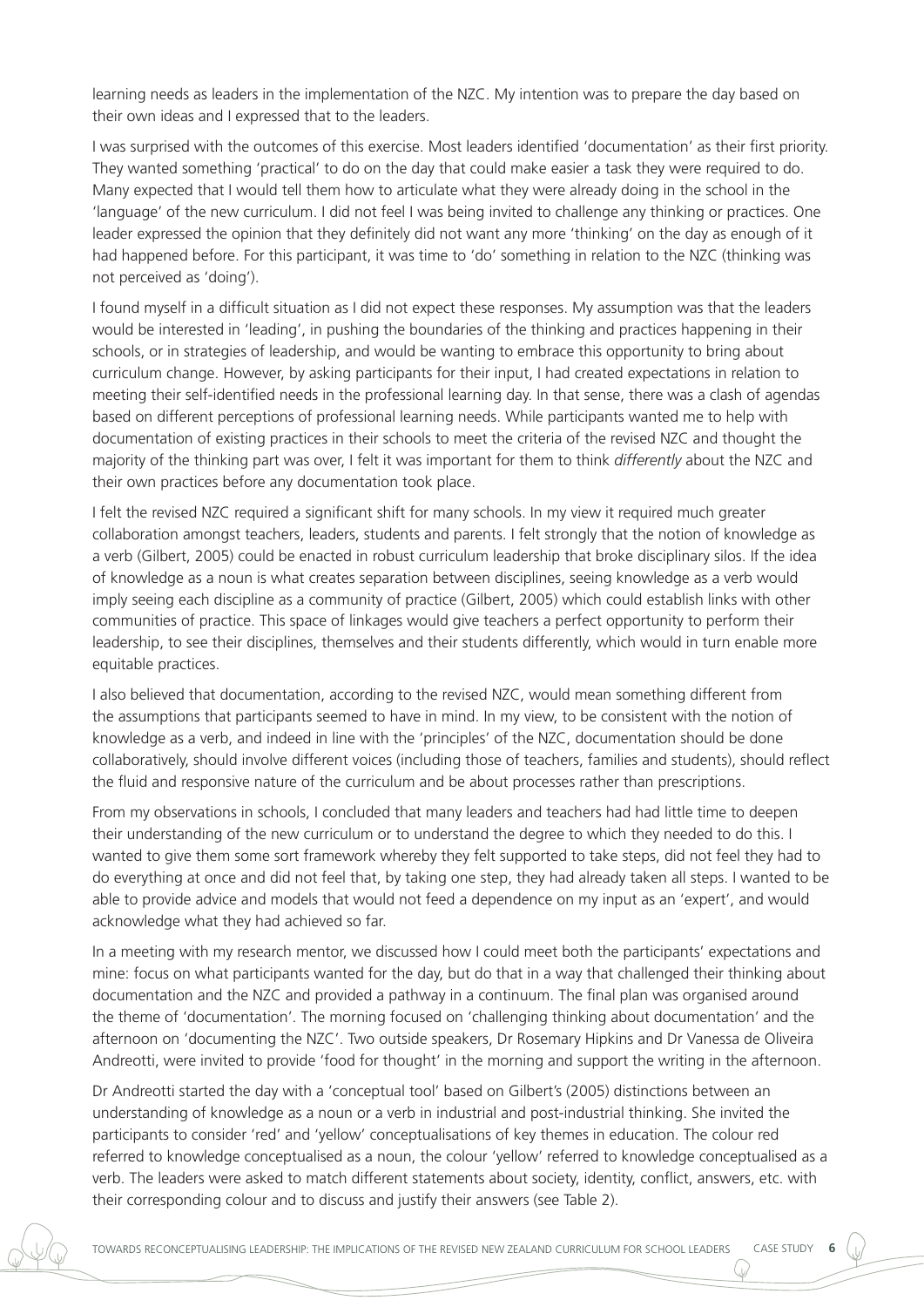| Table 2 Knowledge as a noun or as a verb?                                                                                                                                                                                         |                                                                                                                                                            |                                                                                                                                                                                                               |  |
|-----------------------------------------------------------------------------------------------------------------------------------------------------------------------------------------------------------------------------------|------------------------------------------------------------------------------------------------------------------------------------------------------------|---------------------------------------------------------------------------------------------------------------------------------------------------------------------------------------------------------------|--|
| If 'knowledge as a noun' is represented by the colour red (and the metaphor of milk) and 'knowledge as a verb' is represented<br>by the colour yellow (and the metaphor of weaving), which colour would you paint each statement? |                                                                                                                                                            |                                                                                                                                                                                                               |  |
| <b>Ideas about</b><br>society                                                                                                                                                                                                     | Society is something to be fixed into one<br>normative order, which creates the desire for<br>certainty, consensus and harmony (one lens)                  | Society is complex, multiple and always<br>changing: ideas of what is real and ideal<br>are constructed by different communities<br>(multiple lenses)                                                         |  |
| Ideas about<br>truth                                                                                                                                                                                                              | Answers are always partial, provisional and<br>context dependent                                                                                           | Answers are right or wrong independent<br>of context                                                                                                                                                          |  |
| Ideas about<br>difference                                                                                                                                                                                                         | Consensus (elimination of difference) is the<br>only desirable outcome of conversations and<br>clashes of perspectives (conflict) need to be<br>'resolved' | Consensus is desirable in certain contexts,<br>not in others; the capacity to live with and<br>learn from dissensus is a 'key competency'<br>which requires seeing conflict as an<br>opportunity for learning |  |
| <b>Ideas about</b><br>identities                                                                                                                                                                                                  | Identities are fixed and based on cumulative<br>(innate or learned) attributes related to<br>culture/nationality or ethnicity                              | Identities are socially 'constructed'<br>and context dependent, and therefore<br>multiple and open to reconstruction and<br>negotiation (fluid)                                                               |  |
| Ideas about<br>language                                                                                                                                                                                                           | Language creates our 'realities' and the<br>meaning of words is constructed in context                                                                     | Language describes reality objectively and<br>the right meaning of words is defined by<br>good dictionaries                                                                                                   |  |
| Ideas about<br>teacher<br>education                                                                                                                                                                                               | Teacher education is about preparing<br>students to reproduce existing 'best<br>practices'                                                                 | Teacher education is about preparing<br>students to respond to the changing<br>needs of diverse learners and societies (for<br>'next practices')                                                              |  |

Source: Andreotti and Wheeler, 2010

Next, Dr Andreotti shifted the focus towards the principles of the revised NZC. She distributed a handout with 'red' and 'yellow' interpretations of six principles (Table 3) written in consultation with myself and another colleague. She invited participants to discuss where, on a continuum, their schools would be placed in relation to each proposition and what the next step for learning would be. At the bottom of the handout there were two blank cells related to 'red' or 'yellow' interpretations of documentation, which prompted participants to discuss how documentation would be conceptualised according to each paradigm of knowledge.

(.u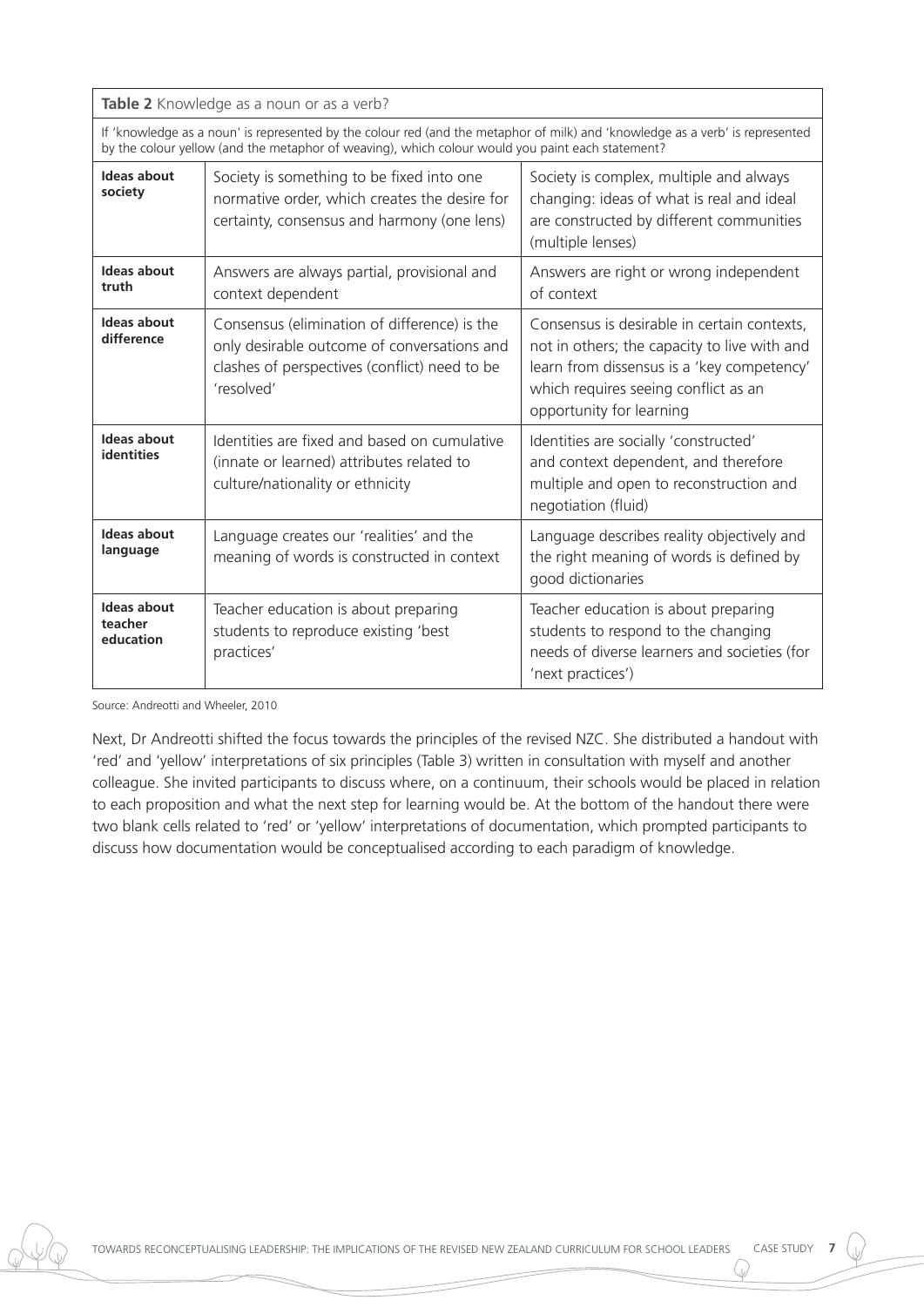| Table 3 Where is your school at? Where does it need to go next? |                                                                                                                                                                                                                                 |                                                                                                                                                                                                                                                                                                                                                                          |  |  |
|-----------------------------------------------------------------|---------------------------------------------------------------------------------------------------------------------------------------------------------------------------------------------------------------------------------|--------------------------------------------------------------------------------------------------------------------------------------------------------------------------------------------------------------------------------------------------------------------------------------------------------------------------------------------------------------------------|--|--|
|                                                                 | Knowledge as a noun                                                                                                                                                                                                             | Knowledge as a verb                                                                                                                                                                                                                                                                                                                                                      |  |  |
| <b>High Expectations</b>                                        | We expect all learners to achieve in our school.<br>We expect each family to take responsibility for<br>the engagement, effort and success of students.                                                                         | We believe all learners can achieve personal<br>excellence regardless of individual circumstances.<br>We aim to make education relevant and flexible<br>in order to foster engagement and to address<br>the diverse needs of all learners.                                                                                                                               |  |  |
| <b>Treaty of Waitangi</b>                                       | It is important that students understand the<br>Treaty of Waitangi. We have treaty workshops in<br>years X and Y in Social Studies.                                                                                             | Biculturalism is one of our greatest assets in a<br>knowledge economy. A bicultural component<br>is included in all aspects of the curriculum.<br>The Treaty principles of partnership, protection<br>and participation underpin all school decisions<br>and activities. Staff are equipped and willing<br>to uphold a bicultural dimension in all school<br>activities. |  |  |
| Cultural<br>Diversity                                           | We make sure we treat every child the same.<br>We have special programmes to support ESOL<br>students to integrate and to learn our language.<br>We celebrate diversity in dance, music, food and<br>costumes in cultural days. | We aim to know and connect to our students<br>and their communities and to do our best to<br>address their diverse needs and to invite them<br>to be themselves at the school. Linguistic and<br>cultural pluralism are actively encouraged and<br>supported amongst students and staff.                                                                                 |  |  |
| Inclusion                                                       | Our curriculum is inclusive, as we do not<br>discriminate against anyone. We create a safe<br>space for our students where we promote and<br>reward harmony, order and the right behaviour.                                     | We see all our students as diverse. We aim<br>to create an environment where difference is<br>viewed as an asset and learners are equipped<br>to engage with different ways of knowing,<br>being and seeing the world. Deficit theorising is<br>actively challenged amongst teachers, students<br>and in the school curriculum.                                          |  |  |
| Community<br>Engagemen                                          | Whānau and communities are informed about<br>the curriculum and what happens in the school.                                                                                                                                     | Whānau and communities, as well as staff and<br>students are actively involved in the ongoing<br>decision making process about the school<br>curriculum.                                                                                                                                                                                                                 |  |  |
| Documentation                                                   | (Who decides? In whose name? For whose<br>benefit? Through what process?)                                                                                                                                                       | (Who decides? In whose name? For whose<br>benefit? Through what process?)                                                                                                                                                                                                                                                                                                |  |  |

Source: Andreotti, Major and Freeth, 2009

There was a lot of discussion in relation to this tool. The leaders were very engaged and clearly relished working with a framework which stimulated their thinking. Despite their earlier request for something practical, they were responsive to this intellectual stimulation and enjoyed it, as academic engagements are not usually part of professional development days. Rosemary Hipkins presented a brief overview of examples of powerful stories and themes of the co-construction of the NZC that she had observed as she went around the country.

The conceptual tools presented by Andreotti and Hipkins had the desired effect. Many participants reported that their original expectations for the day, and questions about documentation, had shifted. They could see the limitations of existing conceptualisations and new possibilities. In the afternoon I provided a framework

 $\bar{1}$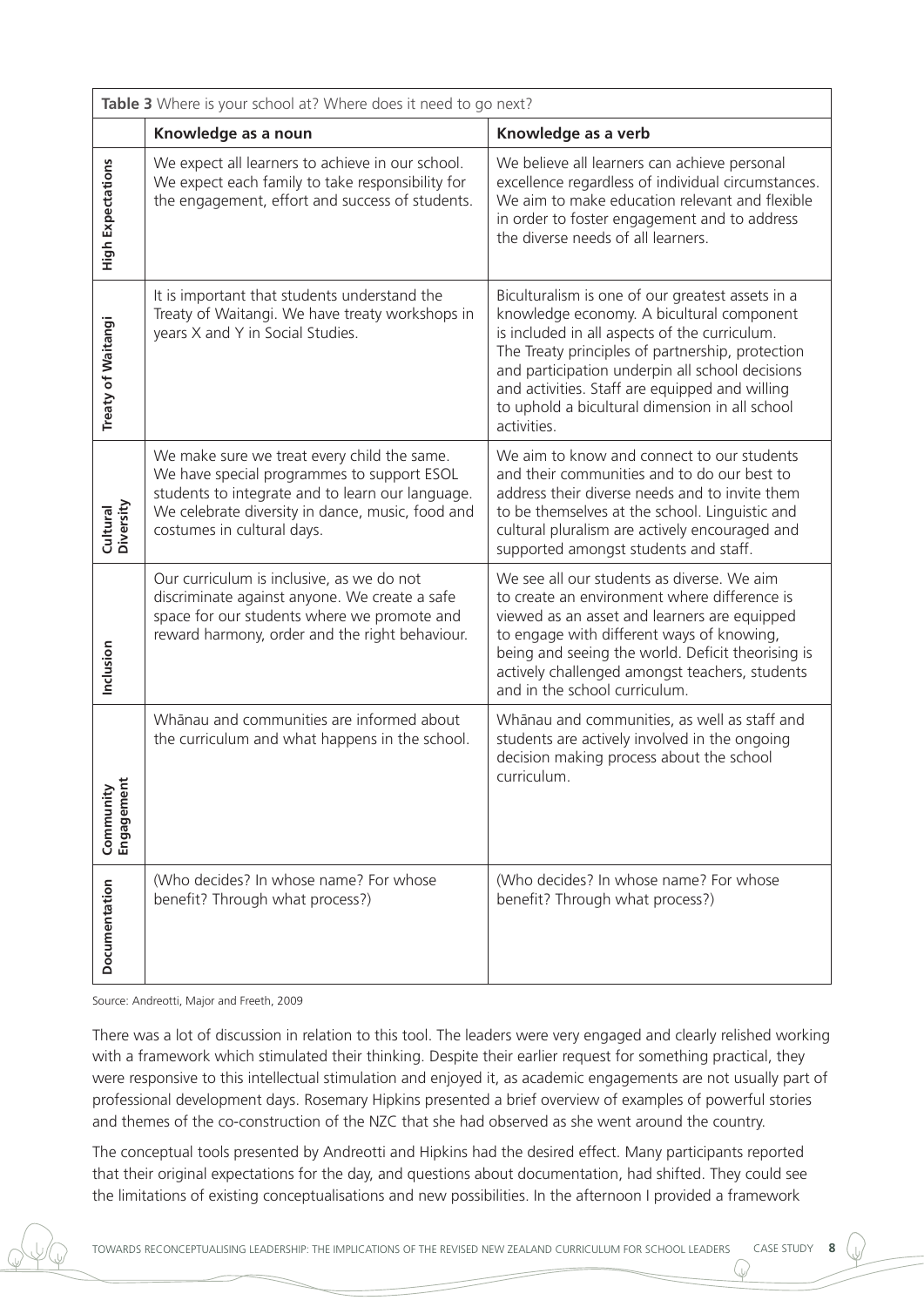of questions/requirements that documentation might cover and the school teams had time to work on any of those they chose to, supported by Dr Andreotti, Dr Hipkins or myself. We also made ourselves available if participants wanted to discuss any other issue related to the implementation of the NZC.

Over the next two months, I went back to each school to interview participants in relation to their steps towards documentation and to measure the effect of the ideas of 'knowledge as a noun' and as 'a verb' on their understanding of the NZC and their practices, and their progress with implementation of the new curriculum. I explore the themes which emerged in the analysis of this data in the next section.

## Analysis of data

The data from the first and second interviews were coded and analysed thematically using an interpretivist framework (Bogdan & Biklen, 2003). My analysis focused on issues arising from the data that could hinder or facilitate the engagement of leaders with the concepts of distributed leadership and collective ownership of the curriculum. These are concepts that I strongly associate with seeing 'knowledge as a verb' (i.e., shifting understandings of knowledge) and seeing professional learning as a collective and collaborative process that requires a shift of power relations and leadership styles (i.e., shifting conceptualisations of learning). I organised the data into five categories representing recurrent themes: (1) engaging with the bigger picture of the NZC; (2) seeing roles differently; (3) responses to uncertainty; (4) individual efficacy and; (5) voice/power and the 'tyranny of the urgent'.

#### Engaging with the bigger picture

In terms of curriculum design, the NZC states:

Curriculum is designed and interpreted in a three-stage process: as the national curriculum, the school curriculum, and the classroom curriculum. The national curriculum provides the framework and common direction for schools, regardless of type, size, or location. It gives schools the scope, flexibility, and authority they need to design and shape their curriculum so that teaching and learning is meaningful and beneficial to their particular communities of students. In turn, the design of each school's curriculum should allow teachers the scope to make interpretations in response to the particular needs, interests, and talents of individuals and groups of students in their classes. (Ministry of Education, 2007, p. 37)

In this section, I explore the challenge that the participants faced, in engaging with the major philosophical thrust of the NZC as expressed in the extract, to draw on the principles of the document in order to develop an operational curriculum (McGee, 1997) that is relevant and meaningful for a wide range of members of the particular school community. This was proving to be a complex and challenging task for principals who appeared to struggle with their role as curriculum leaders in their school:

We have all the bits done—but how do we put it together?—we don't know how and where to start.... (Principal 4, interview 1)

The issue for our curriculum development team is how do we put all the bits together. We still lack direction. (DP 2, interview 1)

It seemed that the perception for several school leaders was that the NZC organised differently something that was already happening and that required minor changes. In their mind, the NZC required leaders to rearticulate (rather than question or reinterpret) what they were doing in order to meet requirements.

There were conflicting ideas and expectations about whose job it was to lead and develop the school curriculum. Some principals were hoping heads of department would lead the way through the professional development they were involved in at subject level, while heads of department usually expected principals to do this part. Both groups were also hoping for leadership from outside the school, particularly from the Ministry of Education (MoE). As one teacher noted, 'the lack of direction from the MoE is very frustrating' (Teacher 4, interview 1).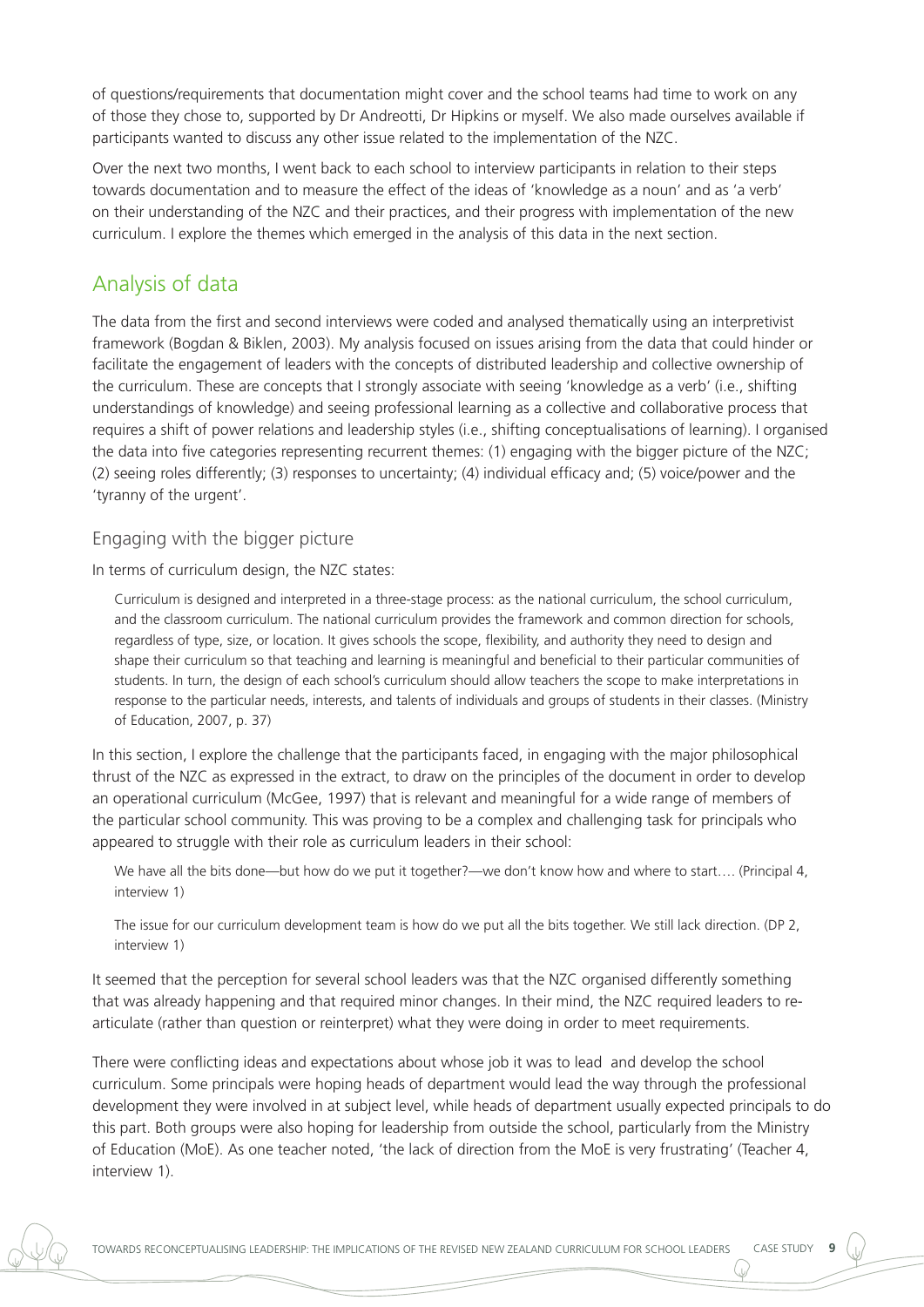Some were hoping that advisers like myself would show them what to do. Sometimes it felt to me as if, when they were asking for help with documentation, they were really asking me to do it for them, thinking that somehow I had the 'new' knowledge and would be able to 'do it'. I would suggest that, if the deeper philosophical changes implied in the NZC had been more fully explored and grasped, it would have been easier for school leaders to have more of an appreciation of the task ahead of them. The process then would be seen as much more long-term, characterised by questioning of current practice, experimentation and action research, ongoing discussions amongst the stakeholders, and a degree of comfort with uncertainty. This implies three realisations on the part of school leaders. One, that curriculum development becomes an ongoing process rather than a point of destination. Two, that the school can work towards genuinely owning its curriculum. Three, that the school has a responsibility to share this ownership with its community. Viewed through these perspectives, collective ownership cannot be separated from de-centralised leadership.

Some participants expressed a sense of collective ownership which nevertheless still seemed to be tied to centralised and hierarchical leadership where everyone has an externally determined place and function. As two of the participants noted:

How can I decide what I am going to do in my subject before we have decided on a school approach to things like key competencies and values? … we have done the key competencies to death ... but not at department level. (HoD 3, interview 1)

The principal's role is to have the big picture. Staff have their respective roles. The principal has to know how it all fits together—to give meaning and cohesion. (Principal 4, interview 1)

After the professional learning day, this perception seemed to shift for some participants towards a notion that taken-for-granted and 'commonsense' meanings of curriculum could not be taken as 'givens':

You have to plot a course and go for it. Yes ... some people want a template ... but there isn't one! Some talk about 'getting it done'. . . . But it ain't like that either! (Principal 5, interview 2)

Leaders were developing their understanding of the various components of the curriculum document but varied in their knowledge and confidence to see it holistically, and see ways of translating it into practice. They used metaphors such as 'it's like building a plane as you are flying' and 'it's like doing a jigsaw puzzle with no idea of what (the picture) is' (field notes, May 2009).

Some participants could see the enormity of the shifts in understanding curriculum needed, but they felt concerned that there was insufficient time to engage in these processes in depth:

I think the changes are excellent. I like the emphasis on pedagogy and the student-centred approach but I think the implementation has been done on the cheap and so understanding is patchy and variable. How will we get people to make changes in the classroom and not just give lip service? (Principal 1, interview 1)

There appeared to be little interest in exploring alternative organisations of curriculum. For most of the schools, the greater part of their curriculum was organised along subject/discipline lines. It was interesting to note that most of the professional learning and development was also delivered along these lines, thus reinforcing the status quo. It seemed that the participants were largely unquestioning of this fact, perhaps because that was what had always been done, and it was assumed that it would just continue. I believe this was an opportunity lost.

I am not sure whether there was a lack of confidence, interest or energy or a combination of all three. Perhaps the challenge was just seen as too big. There was also some political scepticism; certainly confusion over mixed educational priorities emerging as a result of political transitions:

The national standards seem to stand for different values than NZC. . . . One can't help feeling a bit schizophrenic. (Principal 3, interview 2)

Despite these challenges, one principal did recognise the way in which the NZC can encourage discussions related to the 'big picture' aspects of knowledges, learning, and schooling:

The overarching challenge of the NZC is—changing thinking. (Principal 1, interview 2)

 $\bar{1}$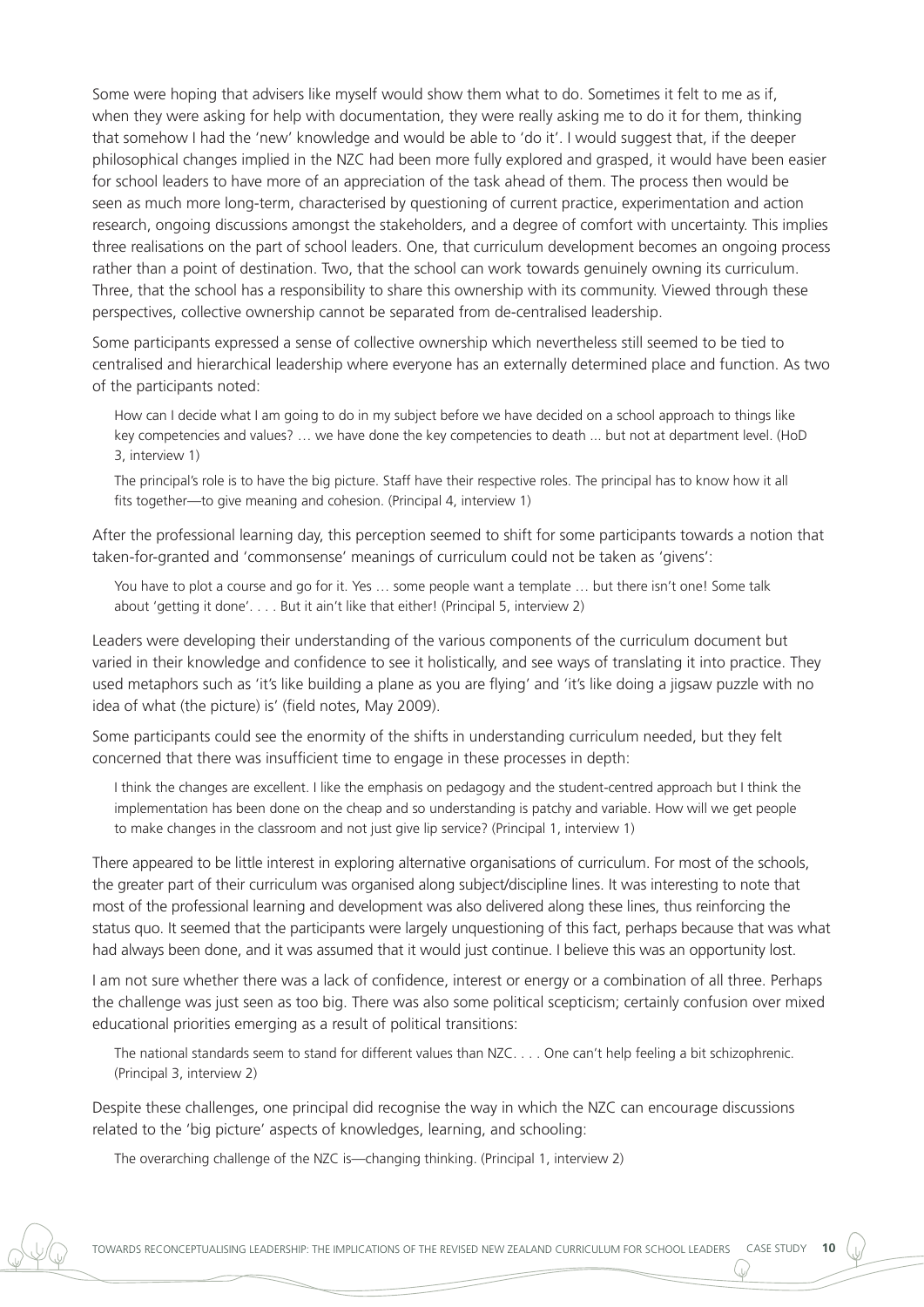Perhaps we all underestimated the sheer immensity of that challenge for school leaders and how they understand their roles.

#### Seeing roles differently

An implementation of the NZC that fosters the capacity of teachers and school community to participate in the construction of the curriculum requires a principal that sees herself or himself as a facilitator of 'bottom up' approaches—a distributor of leadership. At the same time, it requires teachers to see themselves as leaders as well. However, the data suggests that this seems far from the dominant idea of leadership prevalent in schools. Issues of accountability, control and authority dominated the preliminary interviews and seemed to prevent engagement with concepts related to co-construction or 'teachers as leaders' themselves.

The role of the principal is keep putting the ideas about the new curriculum in front of staff. . . . Keeping it in front of teachers … to lead some of the professional development and help with the design of the overarching documents. (Principal 1, interview 1)

Notions of accountability, documentation, and charismatic leadership qualities inform the understandings of a teacher in the same school:

The role of the principal is to inspire a shared vision and help make it a reality. Hopefully there would be some charismatic qualities that make you want to change. His role is to make sure things are done. The buck stops with the principal as far as the documentation is concerned. (HoD 1, interview 1)

This trend also surfaced in the interviews with middle leaders who associated their role with notions of 'control of curriculum' and compliance with authority.

The role of the HoD is to interpret the requirements for others in the department . . . to get the documentation done and ensure the front section of the NZC is taken into account. (Deputy principal 1, interview 1)

This was consistent with ideas of some principals of the role of heads of departments.

It is the role of the HoD to ensure the pedagogy of the subject area aligns with the school pedagogy. (Principal 4, interview 1)

An assistant principal who espouses inquiry learning advocated the same pattern of control in relation to the role of the teachers in organising the content of the curriculum so that students could 'discover' it for themselves.

The curriculum is the content we would like kids to discover. It is not just about providing opportunities for students—it is about the strategic placement of things—scheming on the part of the teachers—orchestrating. (Assistant principal 1, interview 1)

Teachers' perceptions of their role varied greatly. One thought decisions about curriculum were not part of his role. 'Curriculum is what the powers that be [MOE/principals] decree' (HOD 1, interview 1).

Most teachers saw their role as traditional subject specialists. Geijsel and Meijers (2005, p. 419) suggest that 'today's innovations require changes in teachers' professional identity. Identity learning involves a relation between social-cognitive construction of new meanings and individual, emotional sense making of new experiences.' I suggest the same is true for leaders. Perhaps the emotional side of things has been neglected and the effort to bring the changes under-estimated. After the intervention, other patterns of responses started to appear that are more aligned with distributed leadership as described by Crowther et al. (2002). For example, one deputy principal said:

The HoD role has changed. They need to think holistically about how one thing fits with another and try to incorporate other facets. For example as HoD of English I must also think about how I can integrate coverage of key competencies, values and principles in my lessons … not just think about English ... and think about possibilities for cross curricular links…(Deputy principal 3, interview 2)

The characteristic of distributed leadership of 'posing difficult questions' and 'incorporating the aspirations and ideas of others' (Crowther et al., 2002) emerged in the notion of valuing professional conversations and challenging thinking in the data: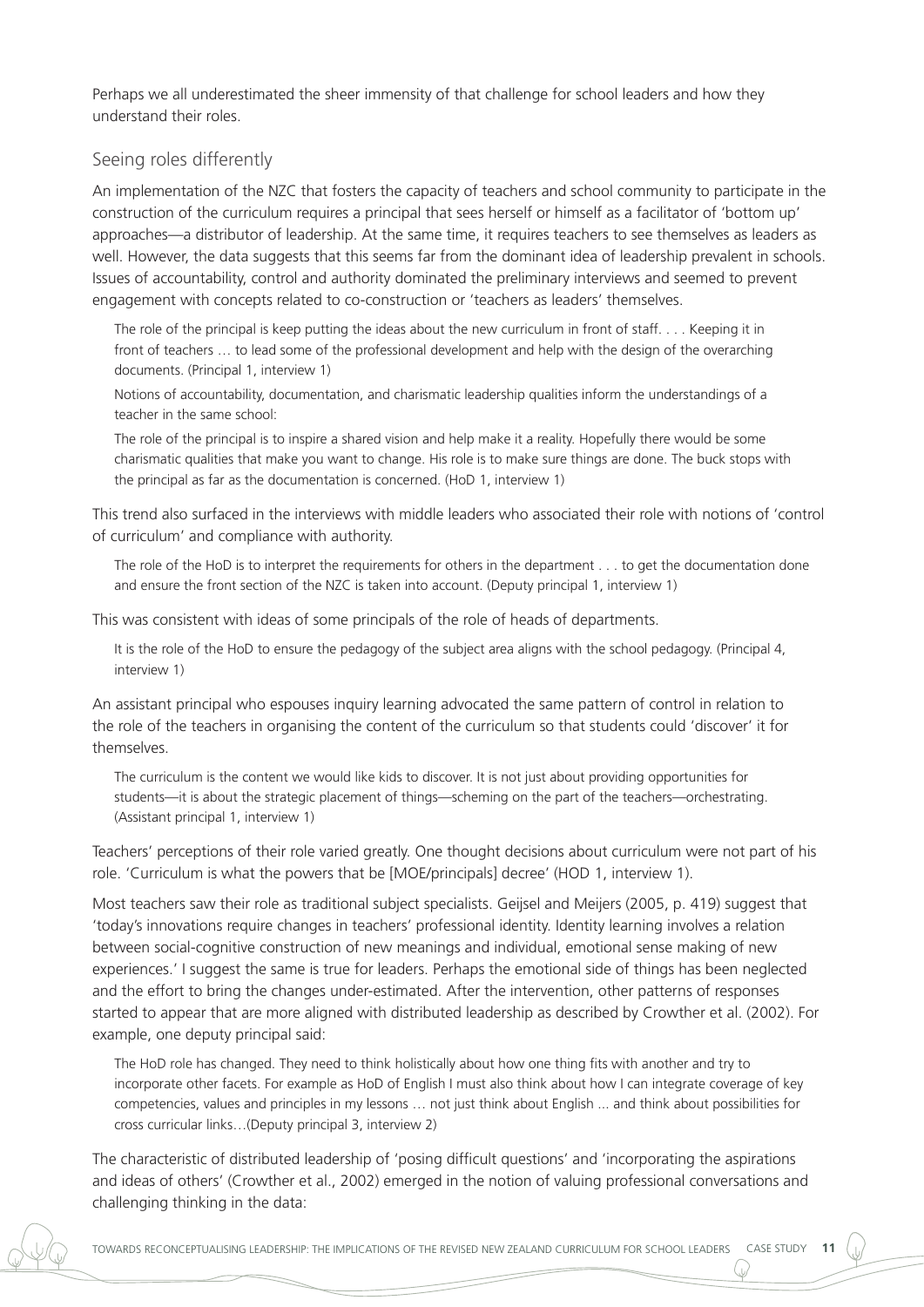[The principal] needs to ensure teachers are aware of and have the opportunities for the latest pedagogy as shown in research and to ensure staff have opportunities for professional conversations. His job is to challenge our thinking. (Deputy principal 1, interview 2)

These characteristics recurred in the framing of the role of the principal as a facilitator of discussions that prompt teachers to ask 'why?'

The role of the principal is to facilitate discussions that explore the nature of curriculum…. To assist and develop teachers understanding and also to help develop coherency and what we are doing and why (Principal 2, interview 1)

The characteristics of 'communicating a strategic intent' and 'knowing when to step back' (Crowther et al., 2002) emerged in the notion that 'anyone can be a leader' in the school, although notions of control and regulation (based on expert or hierarchical authority) could still be simultaneously present:

The role of the principal is pivotal. As Viviane Robinson research suggests, where the Principal takes and leads PD …. there is a big impact [Robinson, 2007]. The principal must be empowering and give opportunities to the middle leaders. Someone with no position of leadership can step up and take a role. The principal does not need to be the font of all knowledge but needs to be familiar enough to direct staff. The principal needs to ensure there is a strong evidence base to teacher's work and decision making. The principal has a role to stand on the balcony and to look further out (not as a superior) … to take time and reflect and look to the horizon while other teachers are busy with business as usual . . . and see what is ahead . . . what the next move is going to be (Principal 3, interview 2)

These last two quotations speak to the fact that processes of shift are not straightforward, as different and conflicting values are held simultaneously. Furthermore, a change of rhetoric does not necessarily lead to a change of leadership style. In my work in schools I noticed that of the many who espoused collaborative decision making, some were better able to translate it into practice than others. However, it seems to me that being able to articulate the difference between centralised and distributed models of leadership is a start.

The many changes in schools appear to have overwhelmed teachers and leaders and many felt insecure. I would suggest that this is not the best environment for experimentation and creativity, themes explored further in following sections. Despite such constraints, teachers and leaders are slowly adapting their roles.

#### Responses to uncertainty

The Ministry of Education emphasised that schools needed to see the implementation of the NZC as a period of trialling new ideas. According to the ministry, schools had until 2010 to work towards full implementation. The publication *From the New Zealand Curriculum to School Curriculum* (2008) stated that during this period, schools should clarify intents, engage in inquiry explorations, review processes of decision making and engage their communities. However, school leaders were often looking for prescriptions of the new 'right way' which they believed could be applicable across contexts. Freedom to experiment was interpreted by some as a lack of structure, and talk of curriculum being 'cyclic' was missed by many.

One principal who seemed uncomfortable with uncertainty and who expressed a pragmatic approach to 'getting the job done' and a lack of interest in 'theory' stated that he would engage when 'all was sorted out' (field notes, March, 2009). Other principals interpreted the freedom of experimentation promoted by the ministry as an extra pressure which seemed to create a sense of crisis that tended to reinforce the need for more certainty and structure:

There are conflicting pressures … we want certainty and structure but we also want creativity and variety. (Principal 1, interview 1)

With a wealth of programmes, units, schemes and plans tied against the objectives of the old curriculum and in need of redevelopment, it is not surprising that principals would feel that way. In this context, the innovative concept of designing curriculum to reflect the needs and interests of students may not command much excitement among many leaders and teachers.

Съ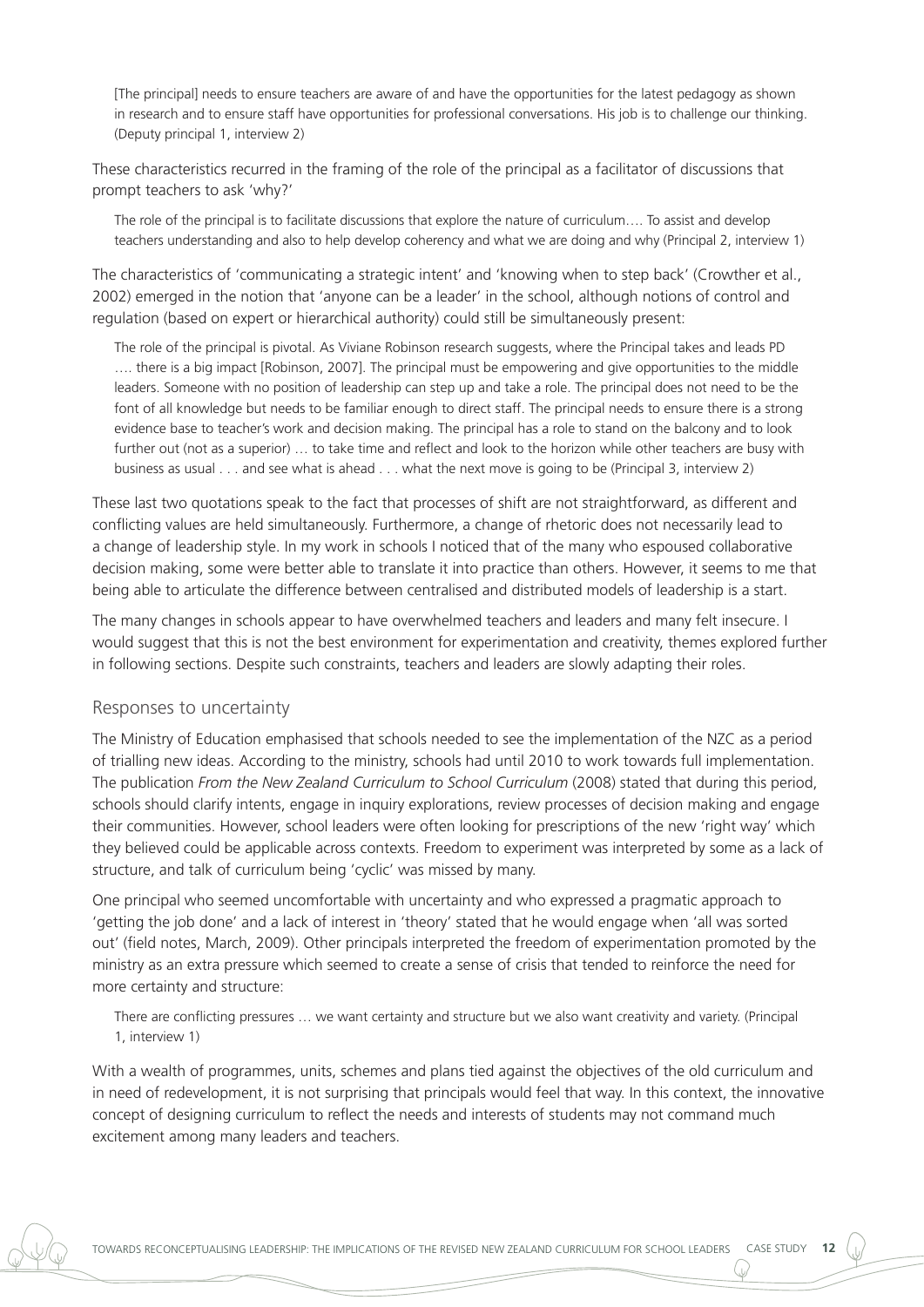However, some embraced and welcomed the concept. As one teacher remarked to me: 'The curriculum needs to be continually reviewed' (Teacher 1, interview 2). Teacher 1 was excited and confident with the idea of a student-centred curriculum and showed empathy and understanding towards teachers who did not show the same level of enthusiasm. In thinking about the future, she saw the benefits of collaboration outweighing the extra work:

The next step is for those interested in integration to get together … And hopefully it will mean less work if we all collaborate…. And it will make it much more meaningful for students. (Teacher 1, interview 2)

One principal saw the role of the head of department (HOD) as a leader in experimentation. 'The HoD role is to give things a go—trial new things' (principal 3, interview 2). Another principal seemed very comfortable with the idea that the implementation of the NZC would be a long processthat involved trial, error and a collaborative learning:

It is a bit like scaling a mountain. There is no set way and we head on our way and have to choose a route. . . It might not lead to where we want to get and we may need to come back and try another path. (Principal 3, interview 1)

#### Individual efficacy

A change of culture goes hand in hand with a change of conceptualisations of knowledge and of leadership. Leaders not only need to see their role differently, but engage and relate differently with their day-to-day realities. This transition requires safe spaces for thinking and coming to terms with these new relationships. This raises two significant issues: time and reservoirs of energy for 'teacher thinking'. The lack of time was emphasised by many participants. 'A major restraint is that we don't have time to sit and think without interruption' (teacher 3, interview 1). I wondered whether, in certain cases, this may not also become an excuse that masks other reasons, such as the perception that 'thinking' is heavy intellectual work that is done in a strange and difficult language:

Please don't ask any hard questions […] We need interpreters to help with the heavy vocab and philosophy. […] You feel a bit intimidated by the language, newness and theory stuff. (Deputy principal 3, interview 1)

The request not to ask hard questions was echoed by a frequent demand for me to 'tell people what do to do', especially in the initial stages of this intervention. This can be associated with a traditional understanding of teaching as low skill transmission of content that relies on external authorities for curriculum decision-making. '[Curriculum is] what my masters think I should be doing—what I am supposed to be doing" (HOD 1, interview 1). This assumption can lead to a strong instrumentalist teaching approach, which translates into demands for top-down models and templates. This results in a passive role in curriculum decision making and a 'grab everything going' attitude towards change. This perception collides with the realisation that the 'cavalry is not coming' (a comment made by principal 5, field notes, July 2008) and that the curriculum should be created by all.

I know many people want a template . . . but there isn't one … and some think it's something that needs to be done and then it's done. . . . But it's not like that either. Some schools feel they just have to do it . . . not understand it. (Principal 5, interview 2)

On the other hand, participants recognised that teachers are working their way out of instrumentalism as well—and by themselves. One principal argued that many teachers are collecting data about their work in an attempt to experience teaching as inquiry. However, they may lack the tools of analysis to interpret the information they gather. 'Teachers are collecting data but not really owning it . . . not necessarily thinking what they gained from it' (principal 1, interview 1).

If the thinking of leaders and teachers needs changing, the questions are 'by whom?' and 'into what?' Within the paradigm of distributed leadership, teachers need to own this change as well. The key question then becomes: How can teachers be equipped to become independent thinkers? One research participant referred to the difficulties of developing thinking with students: 'there is a problem of over-mothering" (teacher 4, interview 1).

Professional development that is committed to 'making things easier' for teachers may not help in this sense.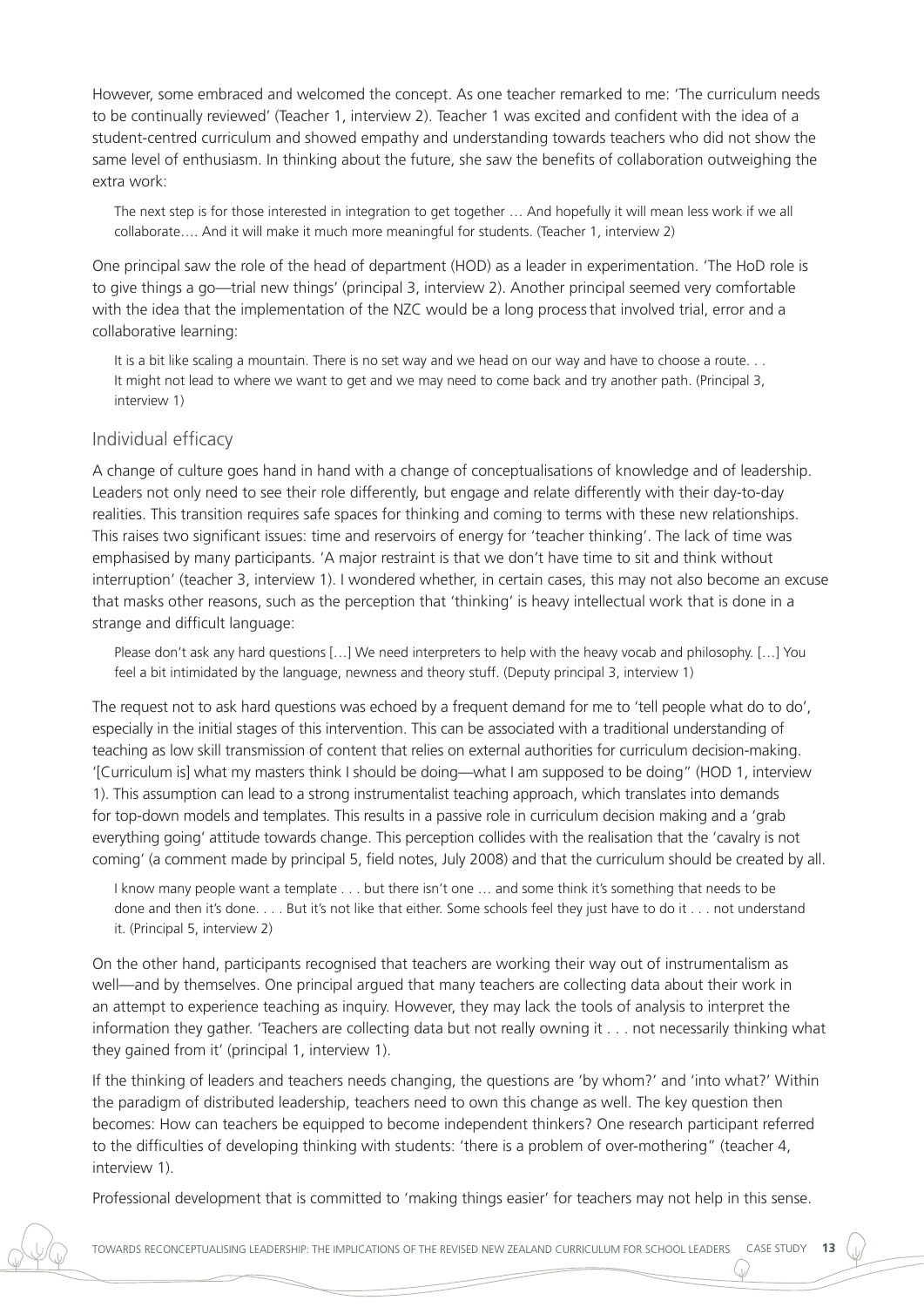Demands for efficacy and efficiency create a context in which teacher educators are rewarded when teachers provide positive feedback. To receive positive feedback, it is important to meet teachers' demands for practical things that are easily implemented, which is understandable given teachers' high workloads and complex environments. Therefore, if one wants to offer professional development that engages teachers in deeper thinking, this professional development will also need to offer some immediate practical results. This is not easy, especially in a context where there are competing demands for teachers' efficacy and accountability, pulling teachers (and teacher educators) in different directions and creating different priorities. At the end of the day, accountability becomes the highest priority: 'What do ERO expect?' (teacher 2, interview 2).

#### Voice, power and the 'tyranny of the urgent'

Competing priorities were also regarded as diversions in relation to distributed leadership: 'Sometimes it is easier for the principal to do the task themselves … as a time saver"(principal 1, interview 1). This 'tyranny of the urgent' may prevent a long-term commitment to the self-sustainability of the community. On the other hand, with competing urgent priorities, leaders may adopt a survival mode of 'crisis management' where collaborative thinking and 'relaxed' dialogue for problem solving (that allows for diverse voices, conflict and collective ownership of decisions) is not prioritised.

A real advantage of the PLD [professional learning and development day] was that there was time for dialogue. We don't ever get the whole management team together It is a key issue for us that we are not finding/making the time for this in our normal work. (Principal 2, interview 2)

On the other hand, lack of time can also be used as an excuse to centralise power and avoid the messiness of the conflict and debate that arise when one tries to make space for different voices in a non-tokenistic way. This became particularly marked when participants approached the issue of involving students in curriculummaking and listening to student voice:

We have to meet student needs but they need to be able to articulate them. We need to listen to student feedback and what ways we can help them but I am not sure how to do this effectively. (Principal 4, interview 2)

With the 'tyranny of the urgent' and the difficulties of cross-cultural and cross-generational communication, staff may construct the involvement of students as something that already happens in 'business as usual':

Running records is a form of student voice. There are many ways of hearing what students are thinking and what they want and need. We should not undervalue the observational role of the teacher. (Deputy principal 2, interview 1)

The last quotations raise important questions. How can students learn to speak in an environment where their voices have traditionally been silenced? How can school staff learn to listen carefully to these voices without imposing convenient interpretations or forcing students to express only what is expected? How can students learn to articulate their needs in the language of school staff? How can school staff learn to interpret the messages of students if they do not fit the words, categories and protocols in their own language? How can we start thinking about student participation in decision-making processes if teachers' voices are still not fully incorporated into those processes?

Some schools seemed to be moving in directions where these questions emerge in authentic contexts of student involvement:

In the first term we did asTTle testing and shared the results with students and then had a three way meeting with parents. We have dropped the structure of traditional teacher—parent interviews. We look at the whole child—there is more openness and we ask what the child enjoys and include this and so it's not a 'you need to take this cod liver oil tablet' approach. (Assistant principal 2, interview 1)

The risk in implementing the NZC is that teachers narrowly restrict what students should say in order to avoid 'taking the cod liver oil tablet' themselves. Principal 4 showed a genuine commitment to facing this issue in his school and moving towards student leadership. However he acknowledged the challenging nature of the task: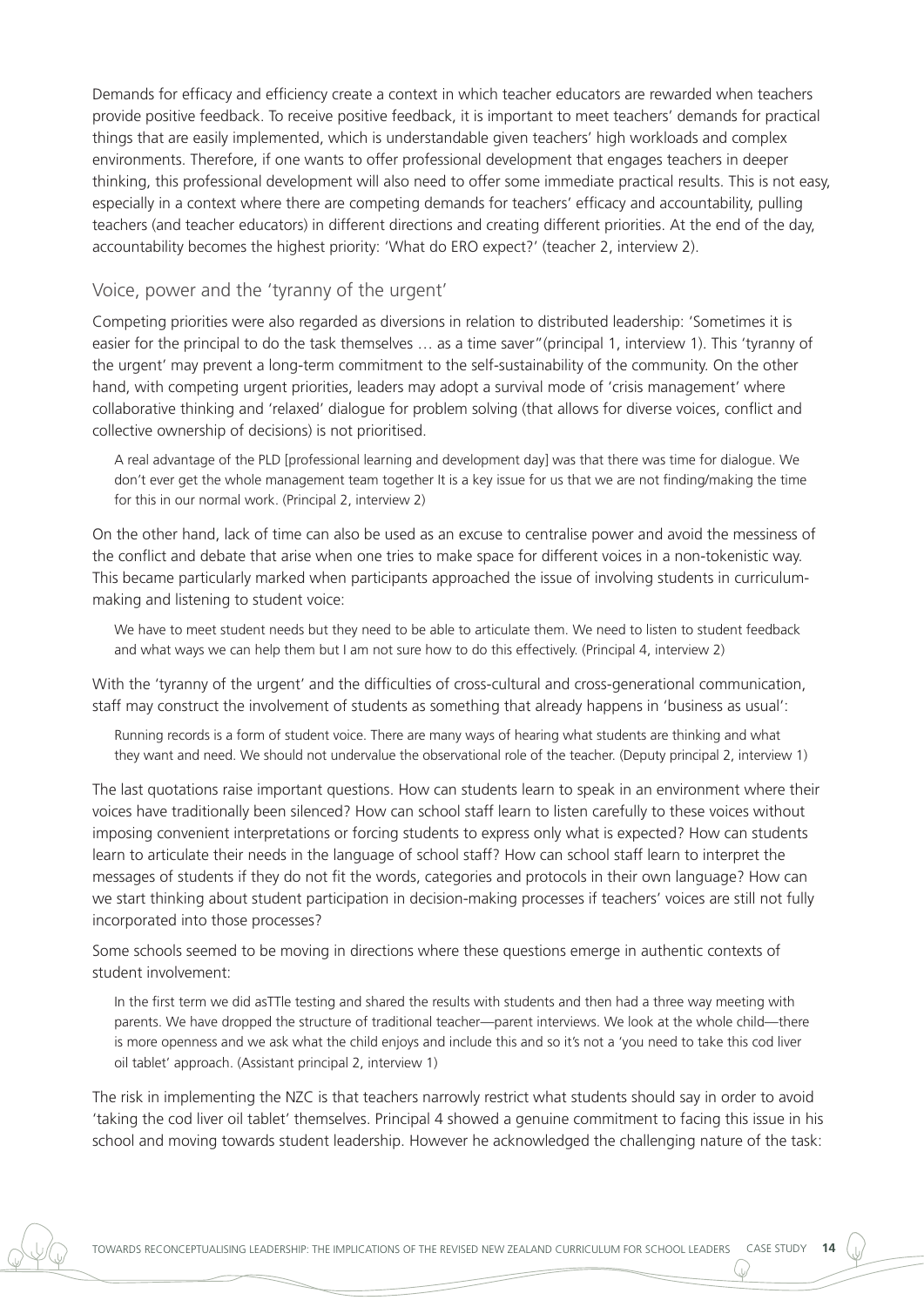Student input is high in primary with more choice, more inquiry learning and more co-construction. [It is] not where I want it [in my school]. We do more feedback-feed forward. I would like to develop student leadership skills so they are able to give teachers more feedback on learning. Our conferences are not quite student led . . . but we are moving that way. (Principal 4, interview 1)

A few leaders who feared sharing power with students also seemed to be confused about what this meant: 'Teachers don't really get what "students in charge of their own learning" means' (teacher 5, interview 1). Others, meanwhile, showed a deeper reflection on this key idea:

The curriculum is going to be more student-centred and it is going to be good when everyone grasps that. Many think it means 'student self-centred'—of course it doesn't. (Teacher 1, interview 2)

A commitment to listening to, and acting on, student voice reflects the difficulties of power-sharing within formal school leadership and between school leadership and the teachers. There is still a lot of work to be done in terms of supporting leaders to make spaces for teachers' (and students') participation, as well as to equip teachers and students with self-confidence, tools, languages and skills to bring themselves to the conversations.

On a positive note, my interviews with participants and observations in schools also show very promising signs of shifts in leadership styles and approaches to collective ownership:

We have more shared responsibility for student learning…. More open classrooms. We have PLG's (professional learning groups) . . . With readings, research and professional input to challenge our thinking. (Principal 3, interview 1)

I have changed … I am trying to have teachers explore their areas of interest (Principal 2, interview 1)

Staff meetings are more interactive and lively because we are trying to role model the things ourselves. We treat them as  $21^{st}$  century learners. (Principal 3, interview 1)

HoDs are no longer just budget holders. There is an expectation they will lead learning. The principal must be empowering and give opportunities to middle leaders. Someone with no position of leadership can step up and lead an area e.g., literacy. (Principal 4, interview 1)

## Personal reflections: Shifting my thinking

Identifying shifts in my conceptualisations of knowledge and learning over 2009 and 2010 is a challenging task. It is difficult to identify what was there before, or the shifts that happened before the project. The main trigger for shifts in my thinking was a personal crisis which coincided with the timing of the research. Having moved to a different environment (I am working in the Middle East now) I can see that some things are different in the way I think about myself, and the strategies I use to relate to others. This difference is evident when I am engaging with expatriates and observing their strategies for coping with a new environment and when I am observing working relationships in schools. I will use a narrative approach to summarise my learning process during 2009 within four broader themes: multiple truths, walking the talk, changing others or helping others to change, and divergent thinking.

#### Multiple truths

During 2009, I have reflected much more on how people develop meanings and ideas. It seems to me that once people have determined ideas that are right for them, many then think their ways are 'right' and therefore right for everyone. In my thinking before the project, I had an understanding of, and empathy for, various perspectives but tended to believe that there were universal truths, and that if everyone had all the information, they would come to the same conclusion. I now understand that different people will come to different 'right' ways of doing things, that there are multiple truths. Perception is reality.

Acknowledging multiple truths and pathways has been very unsettling. Whether of necessity (because of the personal difficulties) or through development in my thinking (in my new identity as a researcher), I feel that I have become much more comfortable in living with uncertainty, diversity and multiple truths. While some of my old ways of thinking and behaving have been challenged and no longer 'work' for me, I have gained a fresh understanding of the challenge involved in changing deeply held beliefs and thinking. One of these changes relates to the idea that people can see what is obvious to me. An example from this case study was my attempt

 $\bar{A}$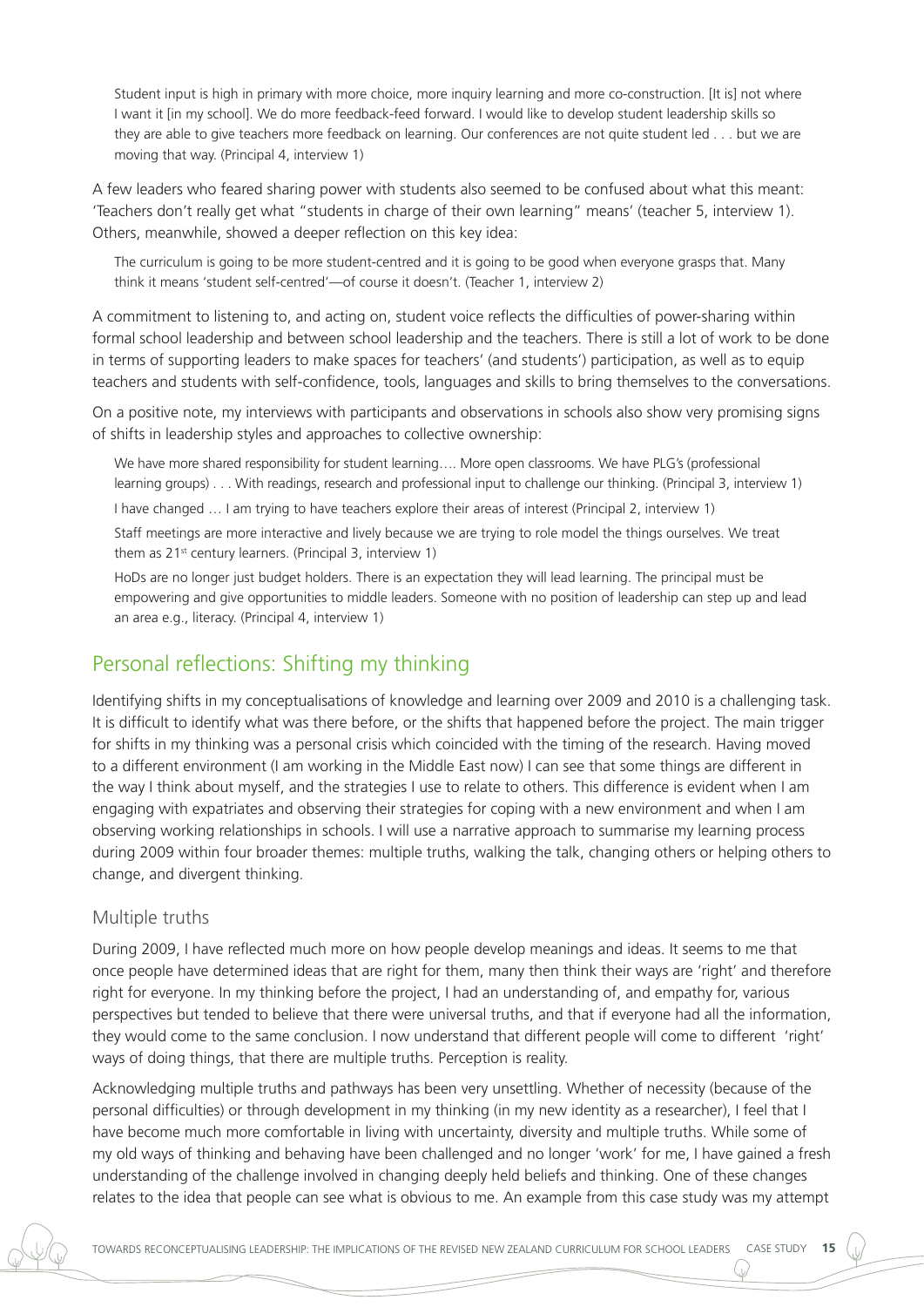to involve participants in the preparation of the professional learning and development day—my assumption was that school leaders and I would be coming from a similar starting point (i.e., the need for further reflection on the NZC), which was not the case.

### Walking the talk and blind spots

If people's views are coloured by their experiences, values and thinking (both conscious and unconscious), there will always be areas that fall outside their experience. This has made me more aware of the need to understand the reasons why people may hold certain views. At the same time, I have become more aware that people (including myself) often say one thing and do something else without realising the contradiction. Even people who are quick to judge the incongruence between espoused and enacted theories are frequently blind to their own inconsistencies. Throughout the year, I tried very hard to reflect on my behaviour. Sometimes I have had feedback which I found very hard to reconcile with what I thought I actually did. I believe that I have developed my skills of self-reflection and know myself better. However, I do not always have a good understanding of what triggers my behaviour or thinking. Living with this blind spot makes self-reflection very problematic for me. I can see why there will always be a blind spot – there will always be things that I 'don't know I don't know' and it is the same for others, which makes every perspective 'partial'. Therefore, others will judge my behaviour through their own partial lenses and my own perspective on what I do will always be partial. According to Haidt's (2006, p. 71) 'naïve realism', we tend to see the biases of others but not our own. The idea that 'knowing everything' is impractical makes me feel pulled between learning to live with uncertainty and incomplete knowledge and blind biases, on one hand, while having to make decisions and taking action, on the other. It would be useful to have help in understanding behaviour—but I suspect that many blind spots are deeply embedded in our subconscious and would be very difficult to change. Acknowledging and exploring these beliefs would be a start (Alsup, 2005; Bendixen, 2010).

#### Changing others or equipping others to change

Although one cannot change another person, a person may change as a result of something you do. Effecting change in others is an explicit part of the job of an adviser and a leader—the two roles that I have recently worked in. A key goal in my work, and of my involvement in this research, has been about improving my ability to effect change (i.e., provoke learning) in others. I grappled with my role in this process. On one hand, I was trying to appreciate difference and multiple truths and, on the other, I was trying to challenge folks to think differently and consider significant change in their thinking. I felt a bit of a conflict between roles. It was a test for me to develop patience and understanding, to think about best way for me to challenge people's thinking and methods and to interrogate my own views that there was a 'way' things should be done. I still wrestle with this.

#### Divergent thinking

This project has provided a space where I felt encouraged to explore types of knowledge that are not easily articulated in language. I have always had a sense of knowing about things that I cannot necessarily articulate and communicate: things that I know by 'feeling'—tacit knowledge. Although they are not rationalised, they seemed valid to me. Many times in my career this 'feeling-knowledge' diverged from the dominant 'thinkingknowledge' of my colleagues. My attempts to articulate the feeling-knowledge were often met with impatience and a lack of interest. I often felt silenced. On the other hand, I do understand that my inability to articulate feeling-knowledge within thinking-knowledge language could be very frustrating. I kept trying to find ways to improve this and working in the TRLI group has helped immensely.

In the process of becoming more aware of my own thinking, I have come to realise that some of my thinking is out of kilter with that of colleagues and prevailing paradigms. I have gained a greater appreciation of what it is like to be and think differently from those in the mainstream and the 'powers that be'. Members of the TLRI project team often communicated similar ideas and difficulties. They accepted my divergent thinking and helped me to articulate my ideas. I like to hope that I have become a better listener and a more understanding person as a result of this experience.

.<br>Ja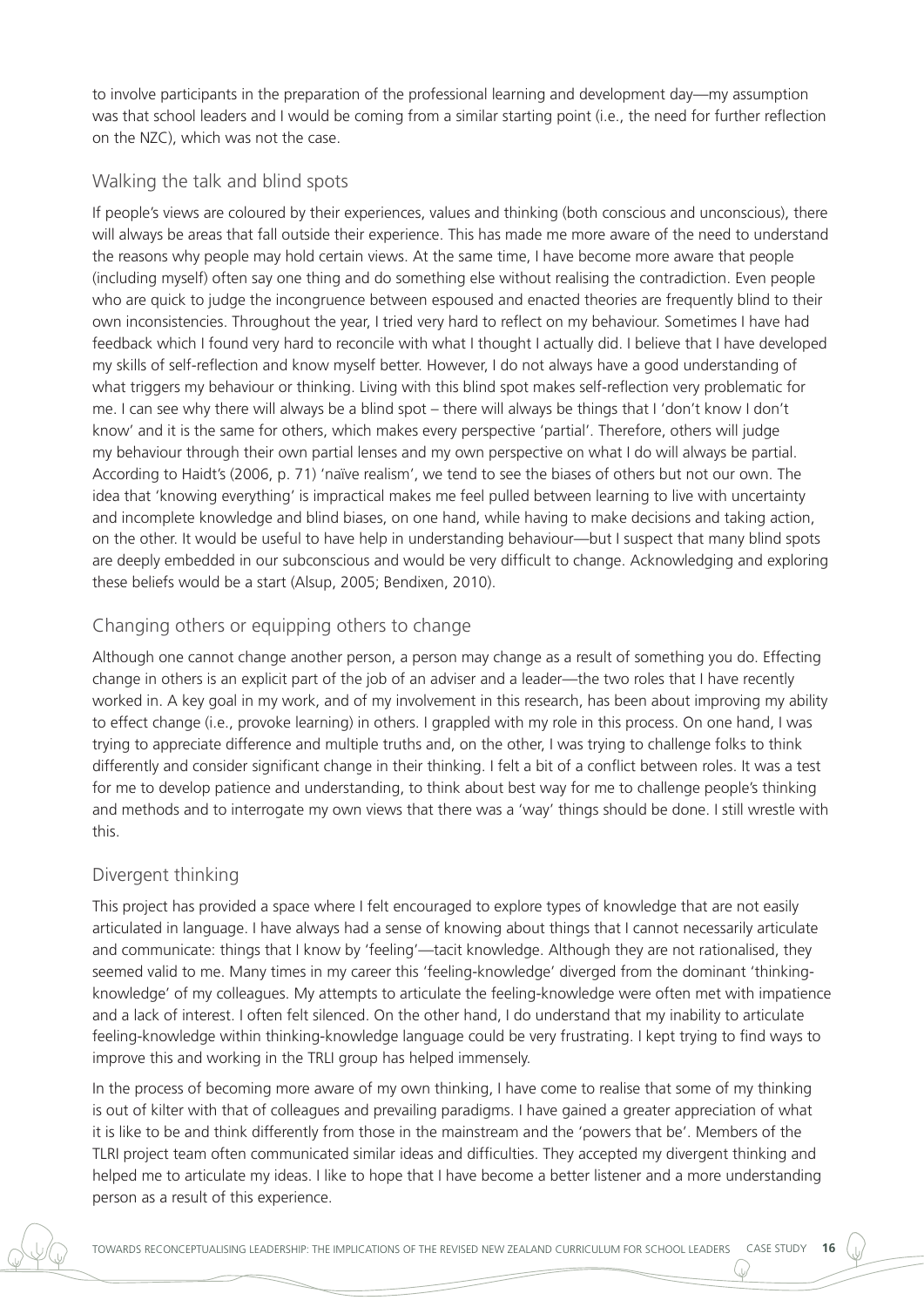## Conclusions

Through my interpretation of the data, I have come to realise that the NZC challenges us to think very deeply about core values and beliefs and how these might look in practice. The changes implicit in the NZC are certainly more far reaching than I had thought and the effort to make the required changes has perhaps been underestimated. The data suggest that grappling with these issues may be something that we are only just beginning to consider. Despite evidence that a few people were naturally inclined to participate in such processes in my project, school structures, hierarchies and other mechanisms seemed to work against autonomous thought and shared leadership and ownership. However, there is also evidence that distributed leadership is emerging as a desired goal. In my view we need to question the long-held views of the centrist role of the principal (Crowther et al., 2002). Principals are trying to do this but they need more support because it involves changing identities for them and teachers (Alsup, 2005; Bendixen, 2010). Such shifts can sometimes conflict with expectations about leadership that emerge from boards of trustees, communities and government agencies. It will be interesting to observe how traditional hierarchies of leadership in schools will be renegotiated in the future.

In practical terms, the research process showed that participating schools are getting on with the task of implementing the revised NZC. However there are signs that this may be happening without a strong, deep or shared understanding, or a cohesive plan. Most schools had developed their 'visions' for what they wanted graduates to be, but few had gone the next step of asking what those visions meant for programmes and plans in any comprehensive way. The emphasis has been largely on components of NZC. Much of the support offered has also been compartmentalised and there has been less focus on curriculum design and crossing of existing disciplinary boundaries. The traditional approach has been subject/discipline based. Broader crosscurricular interest or expertise to manage different approaches seemed rare skills among teachers and leaders and knowledge of alternative approaches was also unusual. Much of the change related to the NZC was implemented by only a few people in the school. There did not seem to be a strong sense that teachers and school leaders could be effective curriculum leaders within the 'new' NZC paradigm. Kotter (1995) argues for the importance of forming a powerful coalition and suggests that for change to be accomplished it takes three to five people leading the effort. Perhaps principals could benefit by increasing the size of their curriculum leadership groups.

While distributed leadership could bring about more cohesive and collaborative curriculum development, existing traditional and hierarchical modes of leadership (supported by accountability processes) create a strong constraint. In addition, teachers are often overloaded. Many resisted deeper, philosophical thinking in relation to the meaning of curriculum and its contested nature in schooling contexts (McGee, 1997). A few seemed to be disengaged with these and other changes. Some seemed to feel disempowered by what they perceived to be powerful players (i.e., senior leadership, the ministry or broader societal changes). Principals and middle managers could play an important role in empowering these teachers to negotiate their roles and identities differently. In the same way, a change of perception in school leadership could help principals and middle leadership to share leadership and ownership of curriculum development. It seems to me that, if this does not happen as a first step, the broader vision of involving learners and the wider community in curriculum decisionmaking will not be feasible.

The work of Drs Andreotti and Hipkins was provocative and challenged the thinking of many participants, but it was a brief encounter. Perhaps it would be a good idea to facilitate school access to academic researchers so that long-term partnerships can be supported. Further research on structures and organisational patterns of schools, as suggested by Beachum and Dentith (2004), would also be beneficial, especially in terms of how the implementation of the NZC might be changing how schools organise professional development, meetings, syndicate divisions, timetables, and team curriculum planning.

My original intention of using distributed leadership and 'knowledge as a noun' as starting points that could create the space for engagements with issues of equity, was just moderately successful. The approach taken in this case study of 'shifting thinking' tends to overlook affective patterns that shape behaviour. Recent studies in psychology, sociology and education propose that behaviour is conditioned by affect and that we often act

l.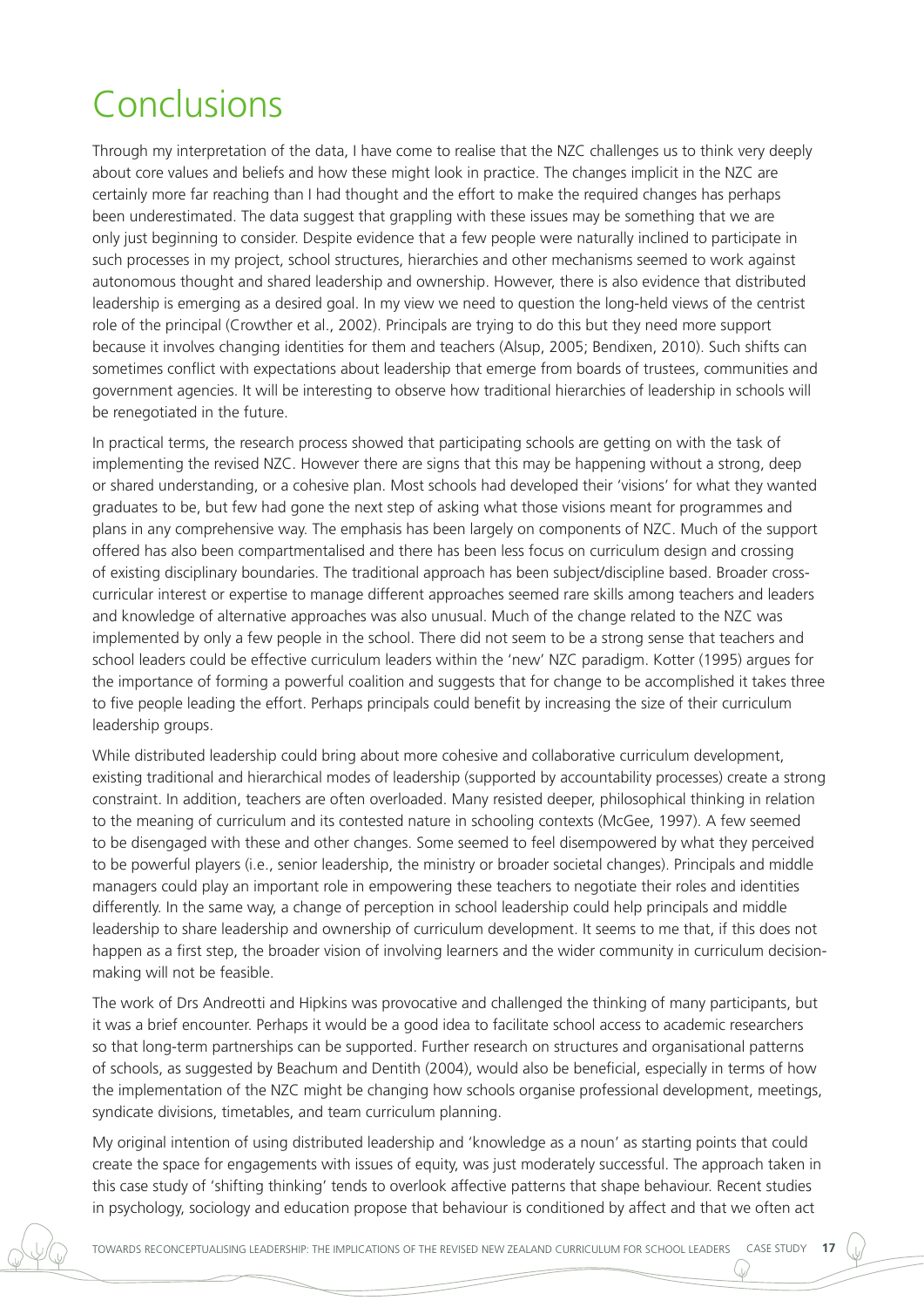first and then rationalise our actions afterwards (Haidt, 2006; Nathanson, 1992; Skattebol, 2010). If this is true, then a better starting point would have been a combination of engagements with affect and cognition.

During this study I have witnessed a transformation in my own thinking. I have faced a major personal crisis and have come to question everything in my life. My thinking is still very much in a state of confusion and curiosity with a constant search for new answers. It has been a time of rigorous self-searching both personally and professionally and I find myself observing the behaviour of my colleagues and myself very intensely as I try to understand human behaviour more clearly.

One key insight that made a real difference for me is that there are many perspectives to anything, there are 'multiple truths', and life is full of paradoxes. I am more skilled at listening and hearing different perspectives. Some people are very black and white and very sure they have the answers. Others seem more flexible and more open to recognising this diversity or, at least, tolerating it, even if they do not understand it. Another important insight has been that many people talk about things as if there are single answers for problems and there are simple causes and effects. I have long thought that things are extremely complex:

To think well means to perceive in multidimensional ways. It is the essence of thinking with integrity. The word 'integrity' come from the noun 'integer" which signifies wholeness, entirety, completion. To think and ultimately act with integrity, we have to integrate the multiple reasons and dimensions of our incredibly complex world. (Peck, 1998, p. 60)

I have come to realise that to work with others effectively I need a good knowledge of how they (and I) see the world. I need to learn how to bring to the surface the culturally embedded deep-rooted values, habits, dispositions and beliefs that drive myself and others. I wonder what 'blinkers' I might still be wearing without realising. Applying all these conceptual understandings will hopefully help me be more effective in my work.

#### References

- Alsup, J. (2005). *Teacher identity discourses: Negotiating personal and professional spaces*. Mahweh, N.J: Lawrence Erlbaum Associates.
- Andreotti, V., Major, J. and Freeth, W. (2009) *NZC noun or verb principles*. Unpublished work. Christchurch: University of Canterbury.
- Andreotti, V., Wheeler, K. (2010). '21st century thinking': Hornby School's journey so far. *SET: Research information for teachers*, 3:38-45.
- Bendixen, L. & Feuct, F. (2010). Personal epistemology In the classroom: Where does research and theory tell us we need to go next? In L. Bendixen and F. Feuct (Eds.). *Personal epistemology in the classroom: Theory, research and implications for practice,* (pp. 555–586). Cambridge: Cambridge University Press.
- Bogdan, R. C. & Biklen, S. K. (2003). *Qualitative research for education: An introduction to theories and methods* (4th ed.). New York: Pearson Education Group.
- Claxton, G. (2008). *What's the point of school? Rediscovering the heart of education*. Oxford: Oneworld Publications.
- Crowther, F., Kagan, S., Fergusson, M. & Hann, L. (2002). *Developing teacher leaders: How teacher leadership enhances school success*. California: Corwin Press.
- Frost, D. & Durrant, J. (2002). Teachers as leaders: Exploring the impact of teacher-led development work. *School Leadership & Management, 22*(2), 143–161.

Gee, P. (2003). *What video games teach us about learning and literacy*. New York: Palgrave Macmillan.

- Geijsel, F. & Meijers, F. (2005). Identity learning: The core process of educational change. *Educational Studies, 31*(4) 419–430.
- Gilbert, J. (2005). *Catching the knowledge wave? The knowledge society and the future of education.* Wellington: New Zealand Council for Educational Research.
- Gilbert, J. (2010). Equality and difference: Schooling and social democracy in the 21st century? *Critical Literacy: Theories and Practices, 4*(1), 66–77.
- Haidt, J. (2006). *The happiness hypothesis: Finding modern truth in ancient wisdom*. New York: Basic Books.